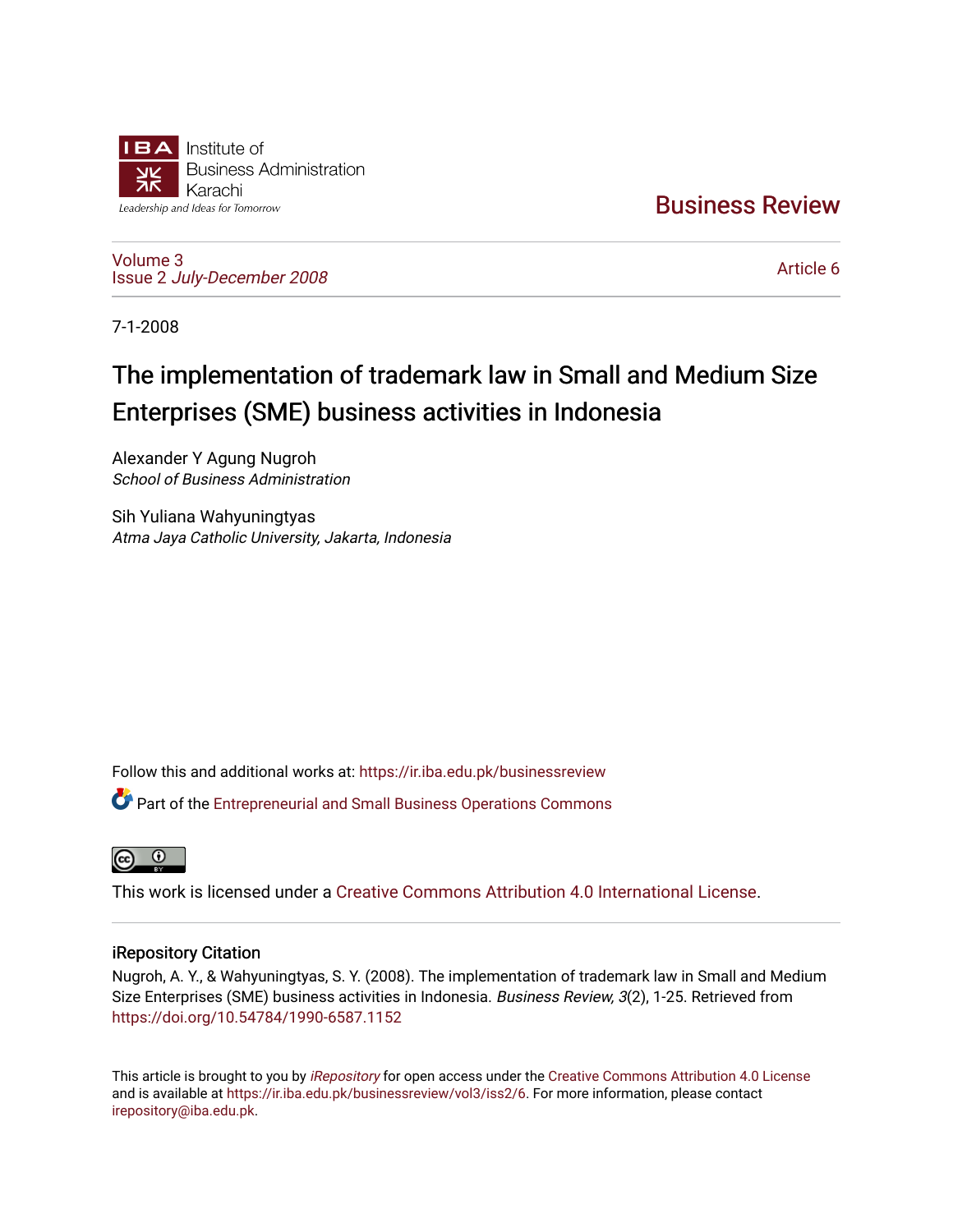## **ARTICLE**

## **The Implementation of Trademark Law in Small and Medium Size Enterprises (Sme) Business Activities in Indonesia**

**Alexander Y Agung Nugroh Sih Yuliana Wahyuningtyas**  School of Business Administration Atma Jaya Catholic University, Jakarta, Indonesia

n the aftermath of SME and the bigger enterprises in Indonesia, there emerges a In the aftermath of SME and the bigger enterprises in Indonesia, there emerges a suspicion that due to the lack of financial and technical capacity in competing with the bigger enterprises, SME conducts various violation of trademark law. Now, the essence of trademark protection is at stake, along with the struggle for SME's life. The challenge for the future will be ensuring greater harmonization of the protection for SME and at the same time, also for trademark. This paper examines the prominent roles of trademark law in dealing business and its implementation by SME.

**Keywords**: small medium sized enterprise, trademark law, business activities

#### **INTRODUCTION**

Fair competition is an unavoidable requirement for global trade, within which not only inventions will be encouraged and protected but also the values of mark of goods or services will be more appreciated with certain price. Trademark, which marks the product to distinguish it from other product, gives benefit to the holder to make sure that the market will be able to recognize the product they have been produced with certain qualities without having to be troubled in distinguishing it and being falsified with other, especially similar, product.

Mark (further: trademark) according to Indonesian Trademark Law can be described as a sign in the form of a picture, name, word, letters, figure, composition of colours, or a combination of said elements, having distinguishing features and used in the activities of trade in goods or services.

Tracing back to the history, trademark in traditional trade is the main means used by merchants to penetrate the chain of grocer and retail trade. This will be further used to set up a direct line to their retail consumers. The use of trademark has been nowadays developed in such way, that it has the function also to determine the value of their products. It is not only goods or the services themselves having value, but trademark has been recognized as reflecting the value and at the same time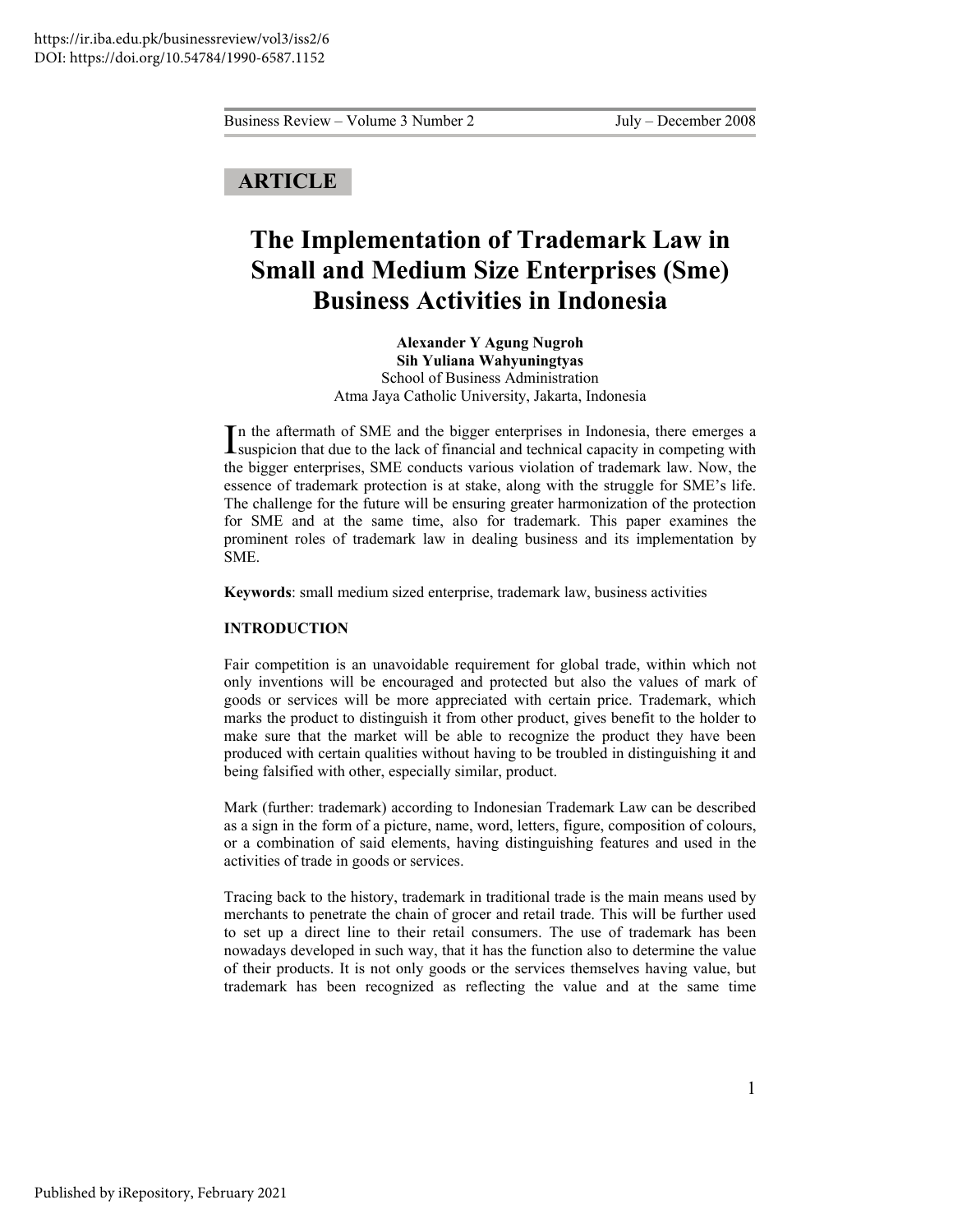establishing the value of a good or service. Trademark has its own value, which is sometimes higher than the product being presented; so that, for example, even with the same quality and style of jeans, consumers would not regard other jeans with the same value with Levi's. On the other hand, in many cases in Indonesia consumers buy a jeans not because of the quality and style (the intrinsic value), but more because the jeans is Levi's.

Trademark is an exclusive right granted by State to the owner of the mark registered on the Trademark Public Registration for certain period of time to be used or to be licensed to be used by other parties. The law products: trademark, has been constructed to provide legal protection not only for the manufacturers but also for the market, since they have the right to get original products, without being prejudiced with false products even at lower price, and these have been put into common agreement between countries. Those agreements show the same perspective in seeing unfair competition as common problem to deal with. The Paris Convention for the Protection of Industrial Property and The General Agreement on Tariffs and Trade in Annex C on Trade Related Aspects to the Intellectual Property Rights, also the Trademark Law Treaty of 1994 has put this matter in the regulation.

In trade liberalization era, the obedience to these agreements is critically important, since it establishes safety for business players, makes them sure that everything they pay are things as they see when they agree to close the dealings. In short, in the era of global and free trade and in conformity with international conventions having been ratified by the Government of the Republic of Indonesia, the role of trademark becomes significantly important in protecting industrial rights in intellectual works, maintaining fair competition, and encouraging fair and free trade. Indonesia has reflected part of its compliance to the international regulations in regulating trademarks in The Law Number 15 of 2001 of Trademarks.

Law was constructed to be implemented; this is what law enforcement about. But, in fact, there is a kind of missing link to connect the law with its implementation. The problems might be tracked down to the alienation of the law from the society. Small and medium sized enterprises (SME) have revealed sustainability in entrepreneurship when the economic of the country collapses. Unfortunately, they are also becoming marginalized in ways that they enjoy least benefit of economic development, apart from their role in sustaining it. For small and medium size enterprises, thus, the problems are not that simple as the upper middle size has, since law takes price they cannot afford or that is too much to afford and also takes the product into higher price that will cost in loosing certain number of potential market. Violating other's trademark (particularly well-known trademark), then, has been seen as a way of cutting short the problems and it seems understandable, though not acceptable.

Small capital is one of indication in identifying an SME. In Indonesia, this small and medium capital scale of enterprises also brings impact to certain defects needed to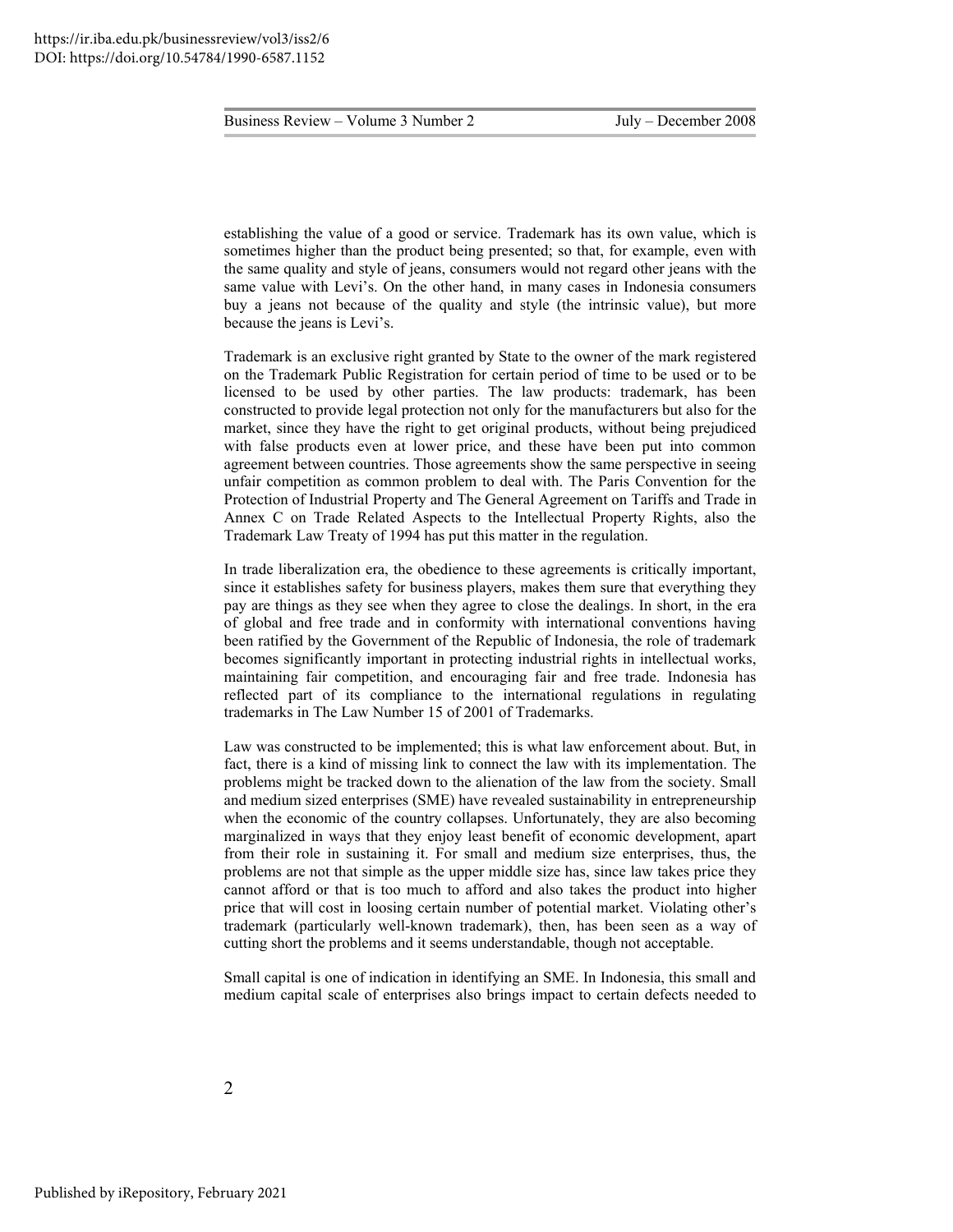win the competition with bigger capital enterprise. The shortcomings are, *i.a.* the lack of capacity to make invention, the limited capacity in production and marketing the products, the inability to fulfil standard of packaging and, suspected also, of product quality (e.g. hygienist ingredients, dyestuff, and expiration date on food products).

With regard to trademark law, SME will be analysed in three points, *first,* the small number of SME who register their trademark and therefore more numbers gain no protection from the law. *Second,* there emerges suspicion that in certain kind of products, the certain numbers of SME tend to violate well known trademark, e.g. in foods and drinks, clothing, shoes, and bag products. *Third,* there is also possibility for SME trademark to be violated by bigger enterprises. The three problems will be described below to find out the background and the needs to restore the law enforcement and at the same time put careful consideration on typical characteristic of SME, bearing in mind that nothing in the RI Trademark Law puts distinction between trademark law for SME and for non SME.

#### **THE LANDSCAPE INDONESIAN TRADEMARK LAW**

#### **DEFINITION AND SCOPE OF TRADE MARK**

Trademark has been widely recognized as part of the intellectual property rights (IPR), a system conceding appreciation and protection to inventor, designer, author or writer, and any other creator or owner of intellectual property. IPR includes not only the private or moral rights but also the economic rights. The system of IPR can be categorized into two major fields as followed:

- 1. Industrial property, which includes patent, trademark, industrial design, integrated circuit, trade secret and plant variety protection (PVT)
- 2. Copyright which includes copyright and related rights.

Why shall we protect IPR? Among others, the reasons are: *first,* based on the Human Rights Declaration, every human being has the right to protection (morally and materially) of their scientific invention, literature or arts as author; *second,* to protect reputation; *third,* to encourage and appreciate every innovation and creation; *fourth,*  to prevent the act of reinventing the wheel, and to support research and development.

In Indonesia IPR is protected under several regulations. Such regulations are part of main regulation on competition, which can be divided into three following kind majors: *first,* unfair business or trade also refers to as act against the law (Civil Law Codification Art. 1365); *second,* IPR infringement (all IPR regulation); and *three,* monopoly practices and unfair business competition (Law Number 5 of 1999).

Trademark has been regulated in The Law of the Republic of Indonesia Number 15 of 2001 regarding Trademark (referred herewith as RI Trademark Law). One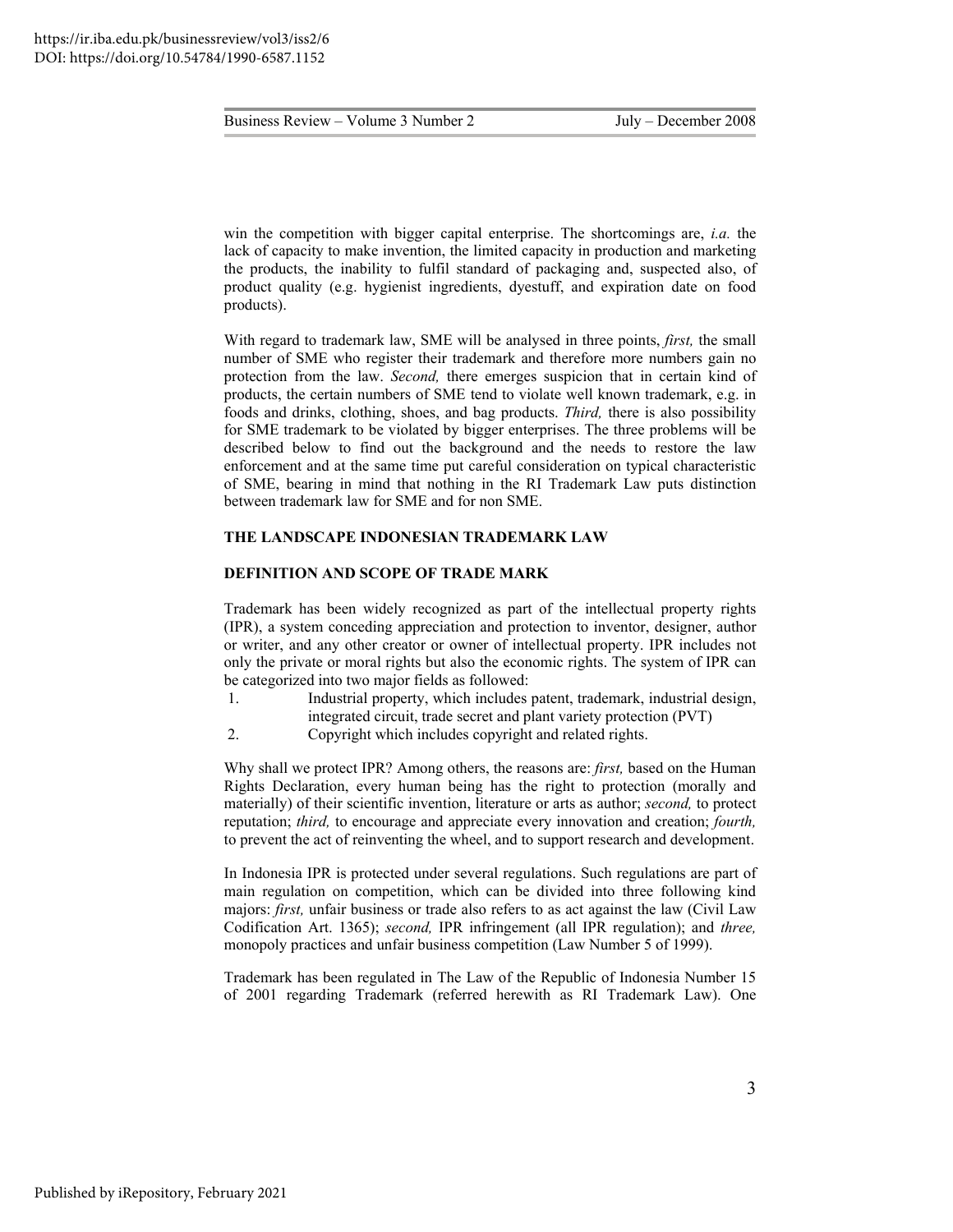particular importance considered in the Law is that in the era of global trade and in line with the international conventions that have been ratified by Indonesia, the role of mark become more important, particularly in safeguarding a fair business competition.

The responsibility to assure the enforcement of trademark protection in Indonesia is on behalf Directorate General of Intellectual Property Rights (DGIPR- referred as Directorate General). The institution is under Department presided by the Ministry of Justice and Human Rights of the Republic of Indonesia.

With regard to international conventions concerning Intellectual Property Rights (IPR) and in particular, concerning Trademark, Indonesian government has ratified conventions below:

- 1. Agreement Establishing the World Trade Organization, Annex 1C Trade-Related Aspects of Intellectual Property Rights (TRIPs) by the Law of the Republic of Indonesia Number 7 of 1994 concerning Ratification of Agreement Establishing the World Trade Organization
- 2. Paris Convention for the Protection of Industrial Property and Convention Establishing the World Intellectual property Rights Organization (WIPO) by Presidential Decree Number 15 of 1997 concerning the Amendment of Presidential Decree Number 24 of 1979
- 3. Trademark Law Treaty by Presidential Decree Number 17 of 1997

From the above definition of trademark, several basic elements of trademarks can be concluded as follow: 1) mark is a sign, 2) it has distinction power, and 3) used in trade of goods and/or services. Infringement of trademark usually lessens or even deprives the distinction power of the mark infringed, so that the mark loses its function. The sign itself can be in the form of either: 1) picture, 2) name, 3) word, 4) letters, 5) figures, 6) composition of colours, or 7) combination thereof.

The acknowledgment by State on a mark possessed by a person or a legal entity is granted in the form of an exclusive right to himself use the mark or to grant permission to another party to use it. RI Trademark Law Art. 3 rules:

> "The right to a mark is the exclusive right granted by the State to the owner of a mark which is registered in the General Register of marks for a certain period of time, to himself use said mark or to grant permission to another party to use it."

> Concerning "permission" RI Trademark Law Rt. 1 par. 13 rules: "License shall mean a permission granted by the owner of a registered mark to another party by means of an agreement based on the grant of right (not the transfer of right), to use the relevant mark, either for all or some of the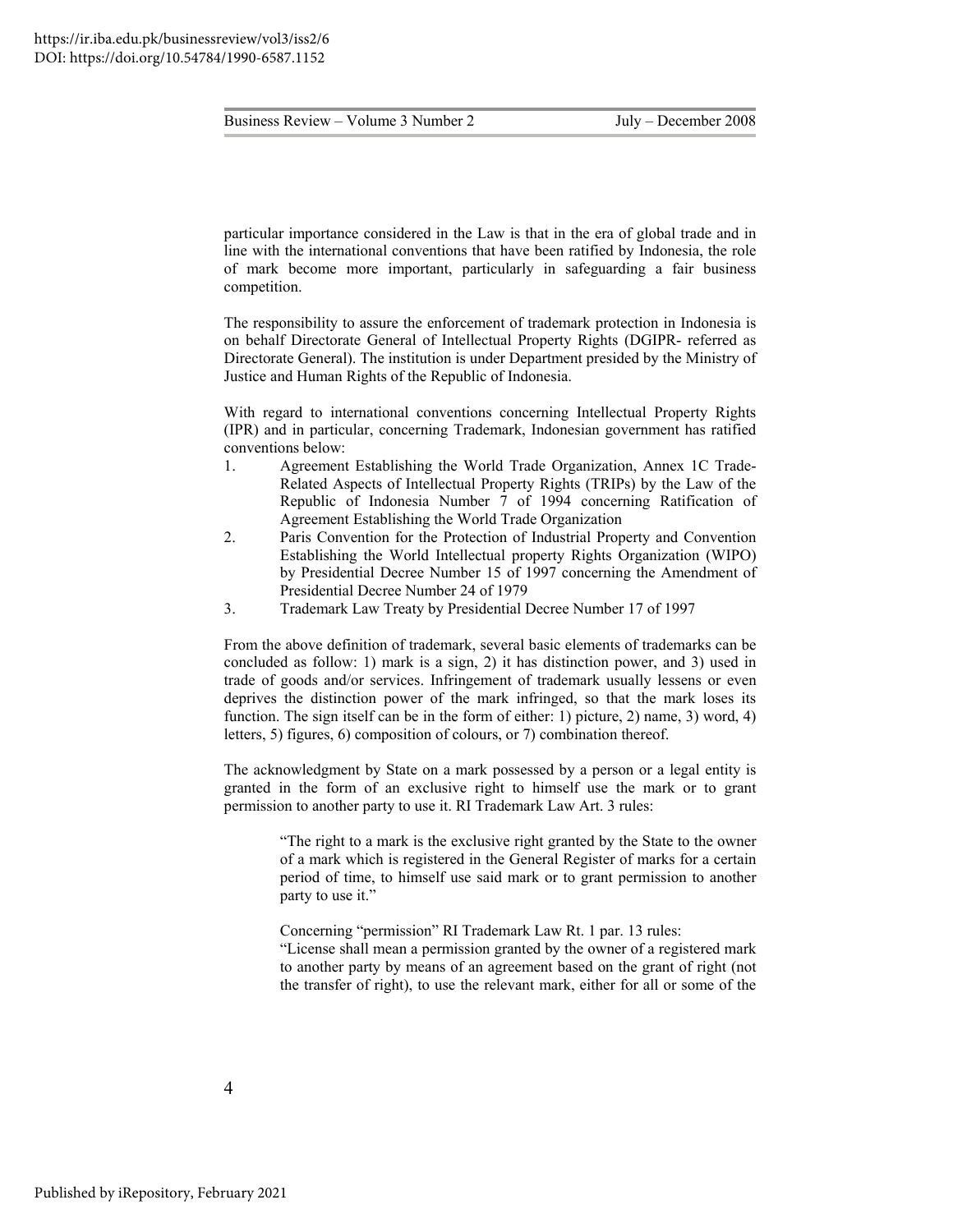kinds of goods and/or services that are registered for a certain of period of time and certain requirements."

The exclusive right granted by the act of registration. The right is not obtained at the time the said mark is invented or used, but the time when it is registered. This system of registration is acknowledged as constitutive system, in which registration become absolute mandatory to obtain the exclusive right – which means also legal protection.

Such system can be compared with the other system recognized by jurists in IPR registration system; that is declarative system. In this system, registration plays function only as evidence that the registrant is the first user of the said mark. This kind of registration does not raise a right; it provides only legal assumption *(rechtsvermoeden)* or *presumption iuris* that the party whose mark is registered is the most entitled to and as the first user of the said mark.

In contradiction to the former Law, the latest RI Trademark Law applies the constitutive system instead of the declarative. The aim is to ensure legal assurance for the mark owner.

There are negative qualifications which enable the mark not to be registered. The qualifications are ruled in Art. 4 and 5 of the RI Trademark Law as such:

**concerning the applicant** (Art. 4): a mark shall not be registered on the basis of an application by an applicant having *bad faith.*

**concerning the mark itself** (Art. 5): a mark shall not be registered if it contains one of the following elements: a) contradicting with the prevailing rules and regulation, morality of religion, or public order; b) having no distinguishing features; c) having become public property; or d) constituting information or related to the goods or services for which registration is requested.

RI Trademark Law also puts another negative qualification that shall result in refuse on the part of the Directorate General, according to Art 6 par. (1) of the RI Trademark Law, when the mark in question:

- a. has a similarity in its essential part or in its entirety with a mark owned by another party which has previously been registered for the same kind of goods and/or services;
- b. has a similarity in its essential part or in its entirety with a well-known mark owned by another party for the same kind of goods and/or services;
- c. has a similarity in its essential part or in its entirety with a known geographical indication.

Further in Art. 6 par. (3) an application for registration of a mark shall also be refused by the Directorate General if: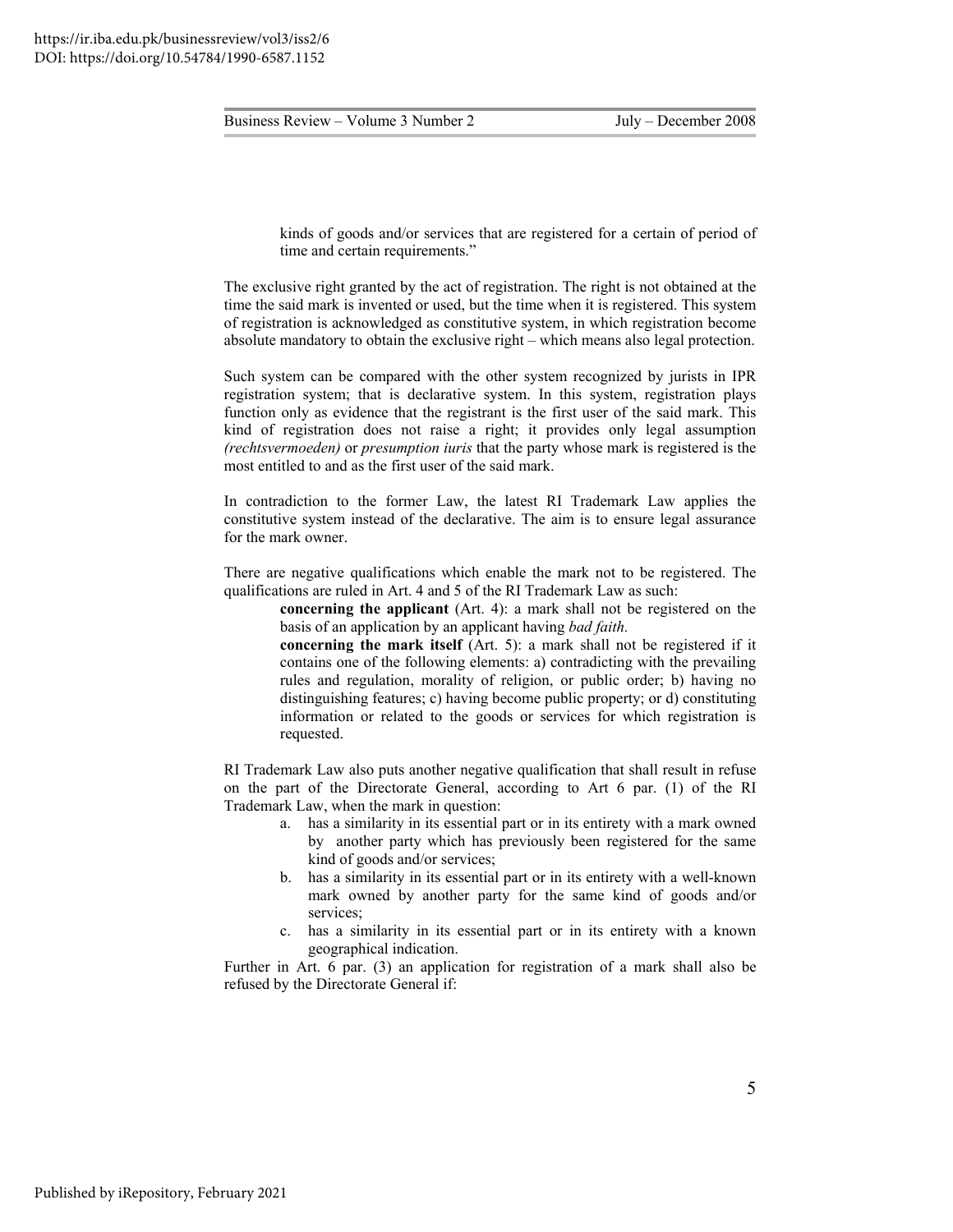- a. it constitutes or resembles with the name of a famous person, photograph, or the name of a legal entity belonging to another party, except with a written consent of the entitled party;
- b. it constitutes an imitation or resembles with a name or abbreviation of a name, flag or coat of arms or a symbol, or an emblem of a state, or of a national or international institution, except with a written consent of the competent authority;
- c. it constitutes an imitation or resembles with an official sign or seal or stamp used by a state or a government institution, except with a written consent of the competent authority.

In conclusion, to acquire legal protection under RI Trademark Law by means of registration, a mark shall meet the following requirements: 1) the said mark is a sign having distinction power of goods or services; 2) being used in trade; and 3) not fulfil either of Art. 4, 5 and 6 of the Trademark Law.

#### **PROCEDURE OF REGISTRATION**

Prior to registration, the applicant shall file an application in writing in the Indonesian language at the Directorate General. The application shall be signed by the applicant or his proxy. An application that is filed by an applicant who resides or permanently domiciles outside the territory of the Republic of Indonesia must be filed through a proxy in Indonesia and shall state and choose the address of his proxy as his legal address in Indonesia.

RI Trademark Law also recognizes priority right, which according to Art. 1 par. 14 is defined as right of an applicant to file an application originating from a member country of the Paris Convention for the Protection of Industrial Property or the Agreement Establishing the World Trade Organization (WTO) in order to get recognition that the filing date of the country of origin be the priority date in the country of designation that is also a member country of the two agreements, provided that the filing date of the application is made during the period prescribed in the Paris Convention for the Protection of Industrial Property. Furthermore, Art. 11 rules that an application with a priority right shall be filed within a period of 6 months at the latest, commencing from the first filing date of the application in another country, which is a member of the Paris Convention for the Protection of Industrial Property or a member of the WTO.

Art. 7-12 of RI Trademark Law provides all administrative requirements to file an application. Where all administrative requirements have been fulfilled, the applicant shall be given a filing date which shall be recorded by the Directorate General. The application can be amended, nevertheless such amendment shall only be allowed for the change of name and/or address of the applicant or his proxy. It also can be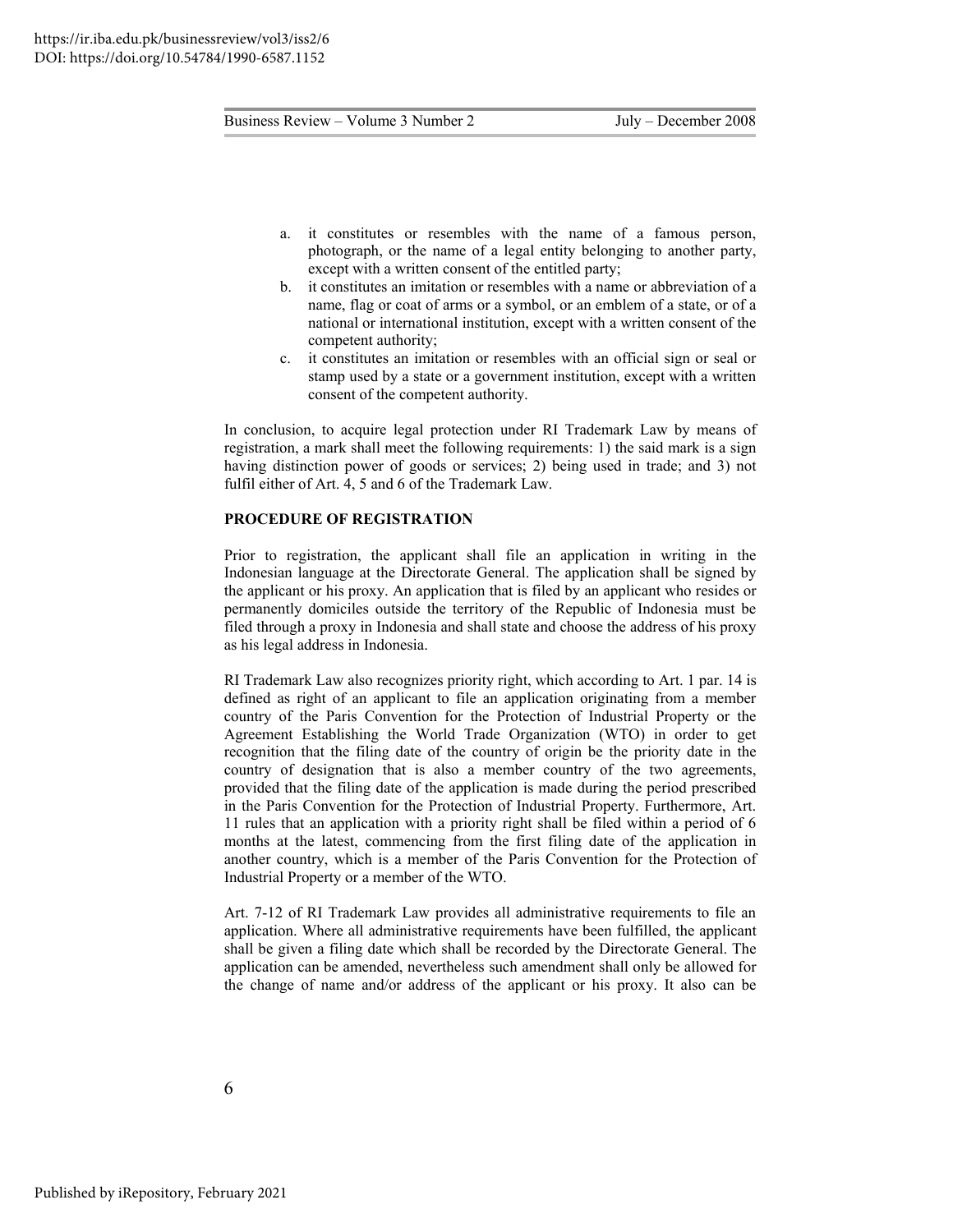withdrawn by the applicant or his proxy, under circumstances that such application has not been decided by the Directorate General.

The procedure of registration is as followed:

**Examination:** the Directorate General shall conduct a substantive examination of an application with due regard to the provision of Art. 4-6 of RI Trademark Law within the period of 30 days at the latest from the filing date. The substantive examination shall be conducted by the examiner at the Directorate General. (Art. 18, 19)

#### **ANNOUNCEMENT OF THE RESULT OF EXAMINATION**

- a. **In case of approval:** where the examiner concludes the result of the substantive examination that an applicant can be approved for registration, the Directorate General with the approval of the Director General shall announce the application in the Official Gazette of Marks within 10 days and the announcement shall last for 3 months. (Art. 20 par. [1], Art. 21, and 22)
- b. **In case of refusal:** here the Examiner concludes the result of the substantive examination that an application cannot be registered or shall be refused, the Directorate General with the approval of the Director General shall notify in writing the applicant or his proxy stating the reasons therefore. (Art. 20 par. [2]) Within 30 days at the latest from the date of receipt of the notification, the applicant or his proxy may submit an objection or a comment, stating the reasons therefore. (Art. 20 par. [3]) Unless the Directorate General shall decide on the refusal of the application. (Art. 20 par. [4]) Where the applicant or his proxy submits the above objection (Art. 20 par. [3]) and the Examiner concludes that such objection or comment can be accepted, the Directorate General with the approval of the Director General shall announce the relevant application in the Official Gazette of Marks. (Art. 20 par. [5]) Where the Examiner concludes that such objection or comment cannot be accepted, the Directorate General with the approval of the Director General shall decide on the refusal of the application. (Art. 20 par. [6])

#### **OBJECTION, REBUTTAL, AND RE-EXAMINATION**

a. **Objection:** during the period of the above announcement **(point 2.a.)**, any person or legal entity may file an objection to an application, in writing to the Directorate General, where there is sufficient reason accompanied by evidence that the mark for which registration is requested is a mark, which under RI Trademark Law shall not be registered or shall be refused. In such case, the Directorate General shall within 14 days at the latest from the date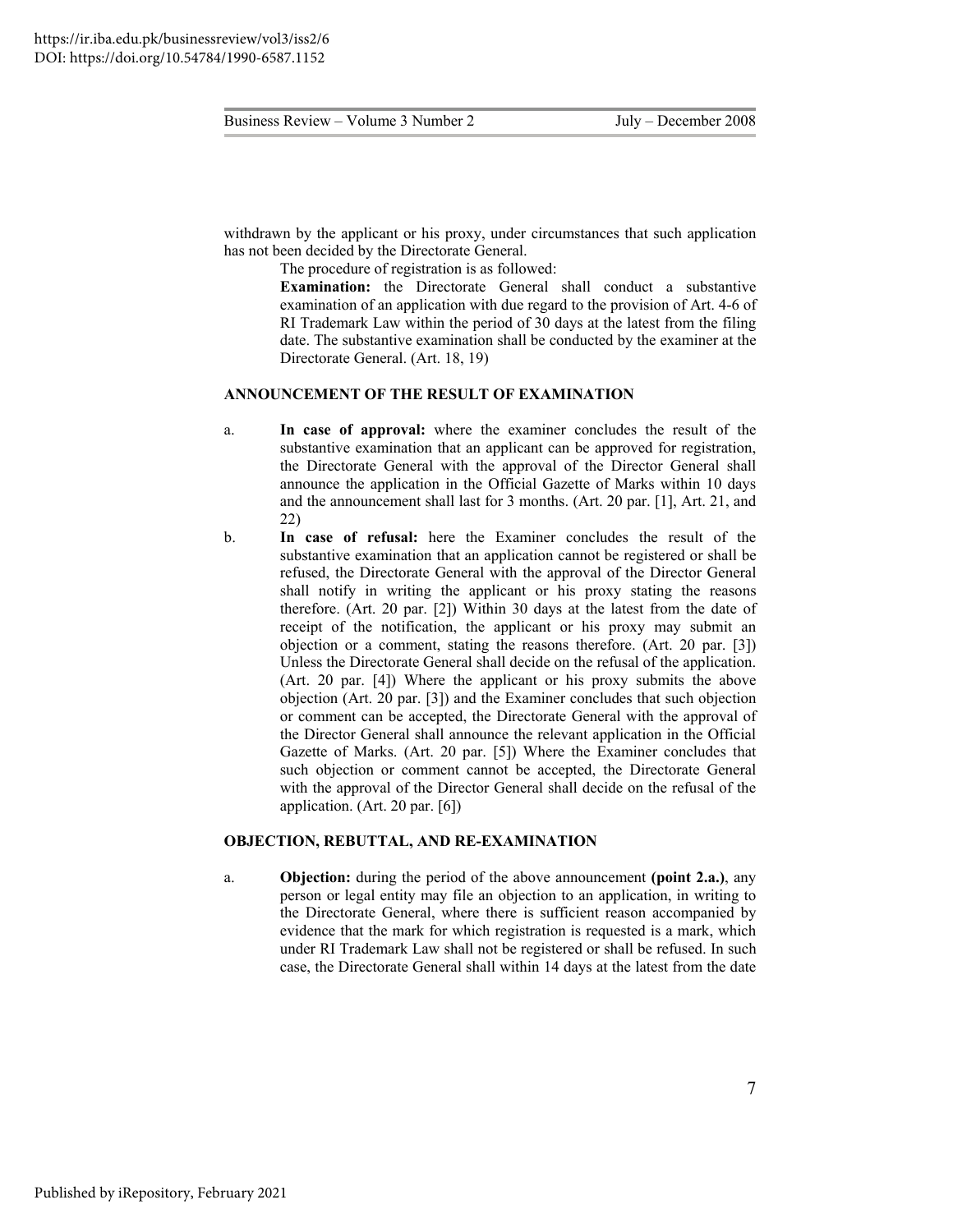of receipt of the objection send a copy of the letter containing said objections to the applicant or his proxy. (Art. 24 par. [1]-[3])

- b. **Rebuttal:** the applicant or his proxy shall be entitled to file a rebuttal to such objection at the Directorate General in writing within 2 months at the latest from the date of receipt of the copy of the objection sent by the Directorate General. (Art. 25 par. [1] and [2])
- c. **Re-examination:** in the case of objection and/or comment, the Directorate General shall use that objection and rebuttal as material to be considered in the re-examination of the application that has been announced (**point 2.a.**), which shall be completed within 2 months from the date of expiry of the announcement and the Directorate General shall notify the result in writing to the party having filed the objection. Where the examiner concludes that the objection can be accepted, the Directorate General shall notify the applicant on writing that the application cannot be registered or is refused; and in such case, the applicant or his proxy may file a request for an appeal petition. Where the objection cannot be accepted, with the approval of the Director General, the application shall be registered in the General Register of Marks. (Art. 26 par. [1]-[5])

#### **CERTIFICATE OF MARK**

- a. **In case there is no objection:** where there are no objections as referred to in **point 3.a.**, the Directorate General shall issue and grant a Mark Certificate to the applicant or his proxy within 30 days at the latest from the date of expiry of the announcement period. (Art. 27 par. [1])
- b. **In case an objection cannot be accepted:** in the case that an objection cannot be accepted as referred to in **point 3.c.**, the Directorate General shall issue and grant a Mark Certificate to the applicant or his proxy within 30 days at the latest commencing from the date the relevant application was approved for registration in the General Register of Marks. (Art. 27 par. [2])
- c. **Content of Mark Certificate:** the Mark Certificate shall contain: 1) the full name and address of the owner of registered mark; 2) the full name and address of the proxy, where the application is filed based in Art. 10; 3) the date of application and date of filing; 4) the name of country of and the first filing date, where the application is filed with the priority rights; 5) the specimen of registered mark, including the illustration of the colours of the mark uses colour elements, and if the mark uses a foreign language and/or letters other than Latin and/or figures that are not commonly used in the Indonesian language, it shall be furnished with the translation in the Indonesian language, Latin letters and figures that are commonly used in the Indonesian language, and the spelling in Latin; 6) number and date of registration; 7) class and type of goods and/or services of the registered mark; and 8) period of validity of the mark registration. (Art. 27 par. [3])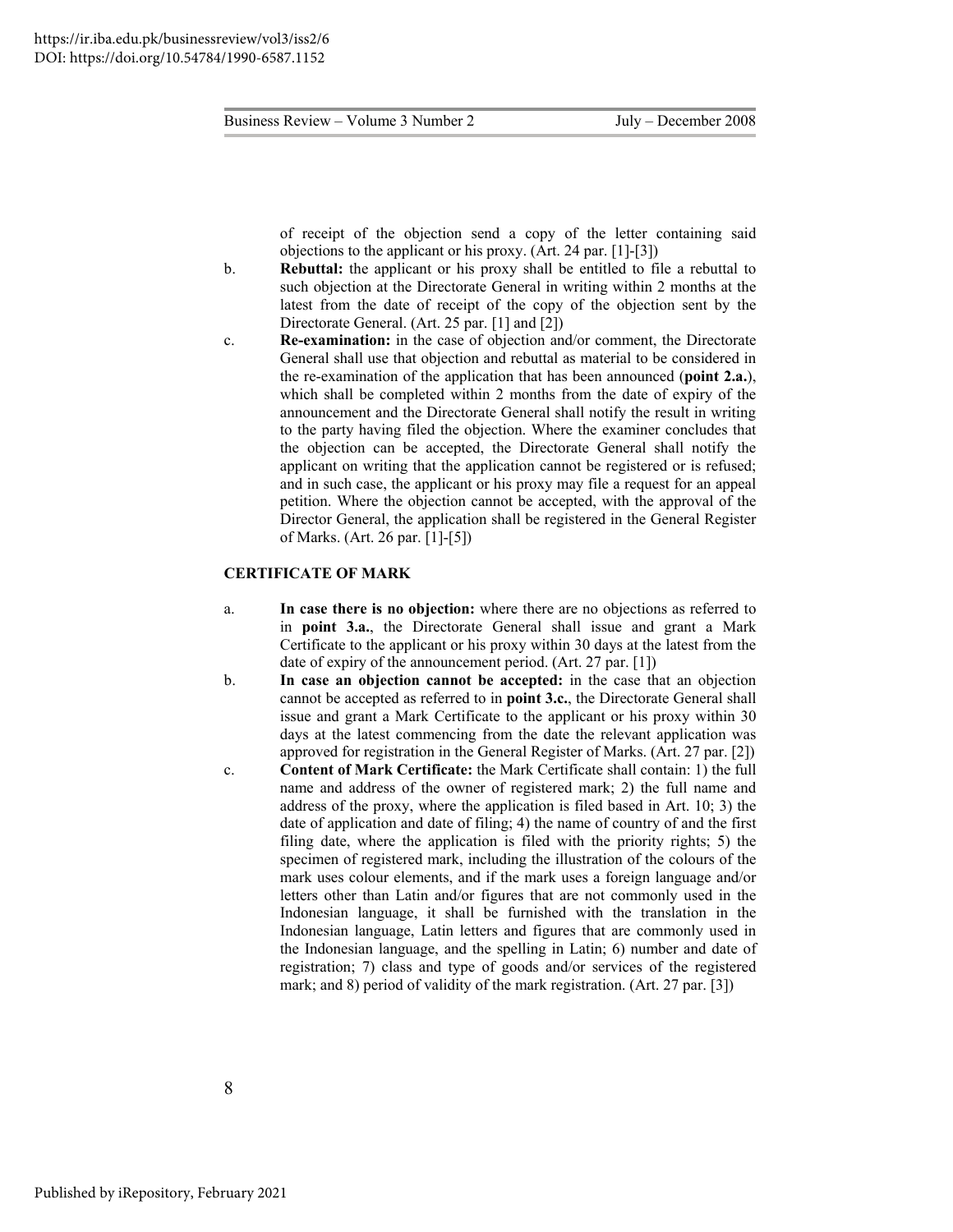#### **APPEAL PETITIONS**

- a. **Filing an appeal petition:** a petition for appeal may be filed against the refusal of an application on the grounds of substantive matters as referred to in Art. 4-6 within 3 months from the date of notification of refusal of the application. The petition shall be filed by the applicant or his proxy to the Trademark Appeal Commission in writing and a copy thereof shall be sent to the Directorate General, with a payment fee. Such appeal petition shall describe in detail the objection to the refusal of the applicant as the result of the substantive examination and the ground must not constitute corrections or completions of the refused application. (Art. 29 par. [1]-[4] and Art. 30  $[1]$
- b. **The decision of the Trademark Appeal Commission:** such decision shall be made within 3 months at the latest commencing from the date of receipt of the appeal petition. In the event the Trademark Appeal Commission approves the appeal petition, the Directorate General shall conduct the announcement as referred to in **point 2.a.** except for application that have already been announced in the General Register of Marks as referred to in point **3.c**. (Art. 32 par. [2])
- c. **The Commercial Court:** in the event the Trademark Appeal Commission refuses the appeal petition, the applicant or his proxy may bring an action to the Commercial Court within 3 months at the latest from the date of receipt of the refusal. (Art. 32 par. [3])
- d. **Cassation:** upon the decision of the Commercial Court, may only b filed a cassation. (Art. 32 par. [4])

#### **PERIOD OF PROTECTION OF REGISTERED MARK AND THE EXTENSION**

- **a. Period of protection and the extension:** a registered mark shall have legal protection for 10 years from the filing date and the protection period can be extended under request of the owner of the registered mark for the same duration. (Art. 28 and 35 par. [1])
- **b. Requirement of extension:** a request for the extension shall be approved if: 1) the relevant mark is still used on the goods or services as stated in the Mark Certificate, and 2) the goods or services as referred to in point 1) are still produced and traded. (Art. 36)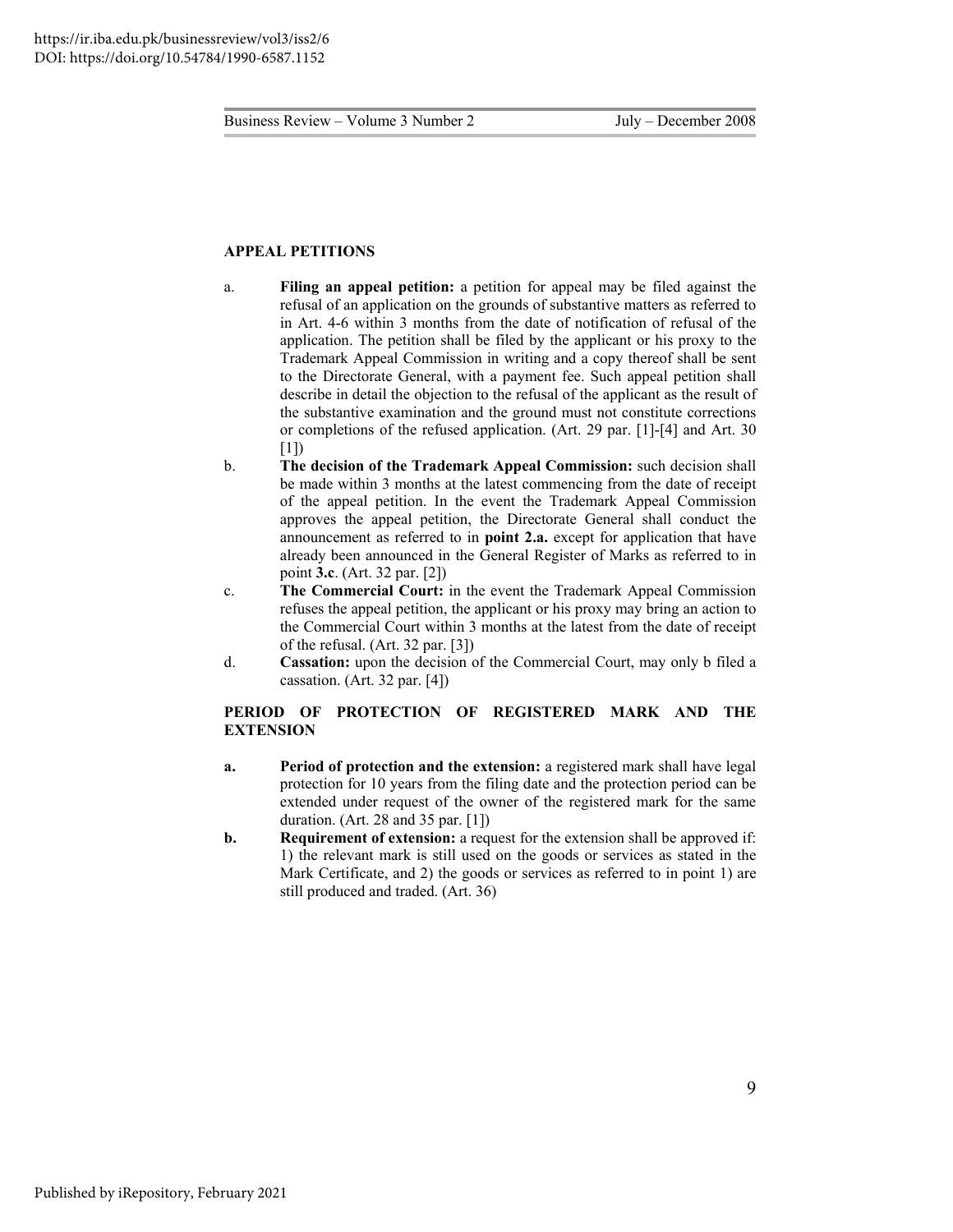#### **CHANGE OF NAME AND/OR ADDRESS OF A REGISTERED MARK OWNER**

a request for the change of name and/or address of a registered mark owner to be recorded in the General Register of Marks shall be filed at the Directorate General, with a payment of fee and accompanied by a valid copy of the evidence of said change and upon registered in the General Register of Marks shall be announced in the Official Gazette of Marks. (Art. 39 par. [1]-[2])

#### **DELETION AND CANCELLATION OF REGISTRATION OF A MARK**

- **a. Deletion of a mark:** the deletion of a mark registration may be made by the Directorate General either at its own or at request of the owner of the mark concerned. The deletion of a mark registration on the initiative of the Directorate General may be made if: 1) the mark has not been used for 3 consecutive years in trade of goods and/or services from the date of registration or of the last use, except there is an excuse which is acceptable to the Directorate General; or 2) the mark is used for the kind of goods and/or services which is not in pursuant to the kind of goods and/or service for the mark application for registration was filed, including the use of mark which is not in accordance with the registered mark. (Art. 61 par. [1]-[2]) Any third party shall also be able to file a request for the deletion of the registration of a mark on the grounds a referred in 2) in the form of a claim filed at the Commercial Court. Upon the decision of the Commercial Court can only be filed a cassation. (Art. 63 and 64 par. [1])
- **b. Cancellation:** a lawsuit for the cancellation of a registered mark may be filed by any interested party based on the grounds as referred to in Art. 4-6. An owner of unregistered mark may file such lawsuit after filing an application at the Directorate General. The lawsuit for cancellation shall be filed at the Commercial Court within 5 years after the date of mark registration. Upon the decision of the Commercial Court may only be filed a cassation.

Fees: a fee, the amount of which shall be regulated by Government Regulation, shall be paid upon the filing of an application or a request for the renewal of a mark, a request for excerpt of the General Register of Marks, a request for the recording of the transfer of right, a request for recording the changes of name and/or address of owner of a registered mark, a request for the recording of a licensing agreement, a request for the objection on an application, a request for an appeal petition, and other matters regulated in the RI Trademark Law. (Art. 75 par. [1]) In general, the following table shows the fee of registration procedure.

10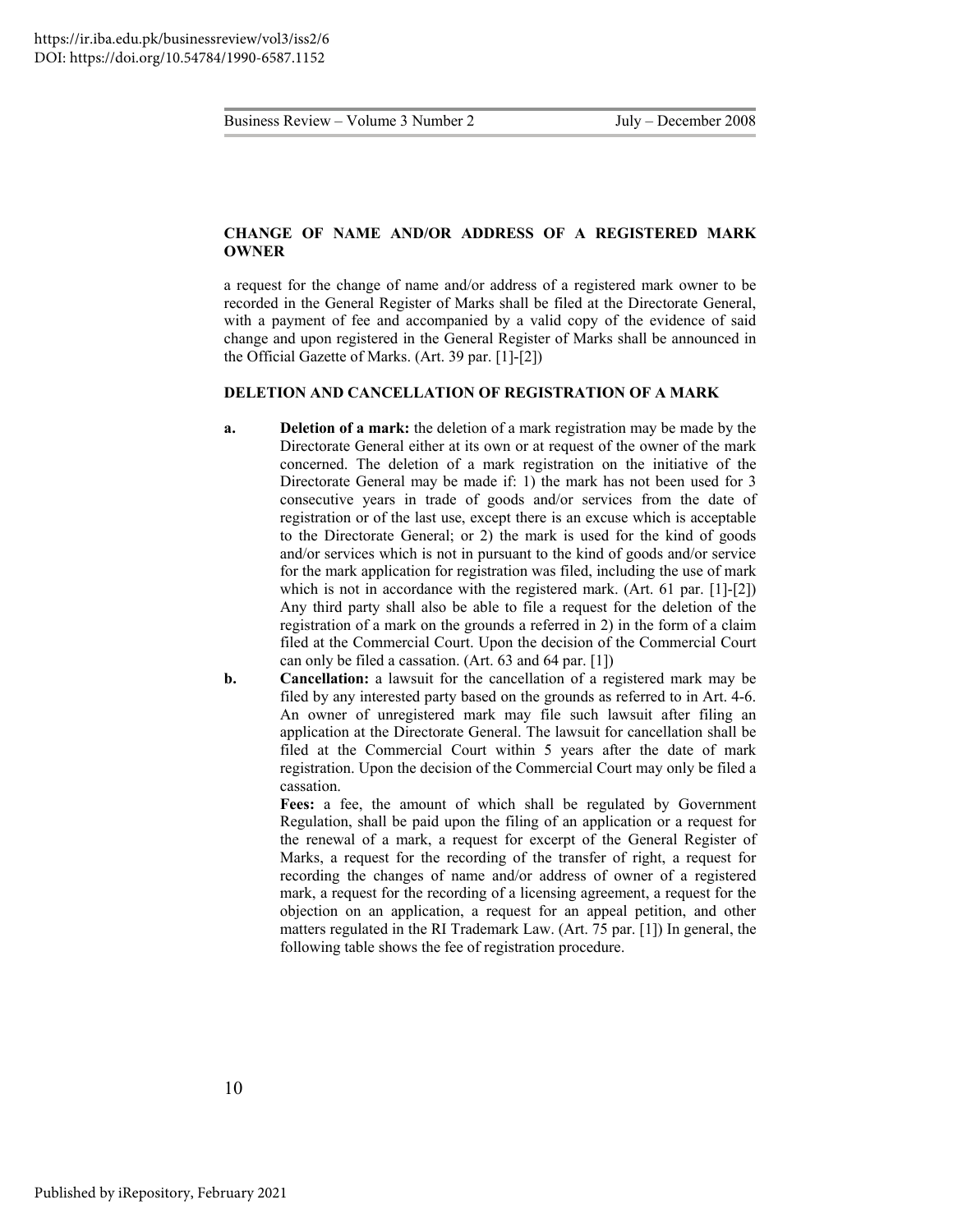| No.              |    | <b>State Revenue Excluding Tax</b>                                                                                 | Remark             |    | Fee        |
|------------------|----|--------------------------------------------------------------------------------------------------------------------|--------------------|----|------------|
| 1.               |    | Fee of Trademark registration application and request for extension period<br>of trademark registered protection : |                    |    |            |
|                  |    | a. Application for registration of Trademark<br>and Service Mark                                                   | Per<br>application | Rp | 450.000,00 |
|                  |    | b. Application for registration of<br>Geographical Indication                                                      | Per<br>application | Rp | 250.000,00 |
|                  |    | c. Application for registration of Collective<br>Mark                                                              | Per<br>application | Rp | 600.000,00 |
|                  |    | d. Application for extension period of<br>Trademark protection                                                     | Per<br>application | Rp | 600.000,00 |
|                  |    | e. Application for extension period of<br>Collective Mark protection                                               | Per<br>application | Rp | 750.000,00 |
| $\overline{2}$ . |    | Fee for recordation in the General Ristration List of Trademark:                                                   |                    |    |            |
|                  |    | a. Recordation of changing name and or<br>address of the trademark owner                                           | Per<br>application | Rp | 150.000,00 |
|                  |    | b. Recordation of transferring Rights on<br>registered trademark                                                   | Per<br>application | Rp | 375.000,00 |
|                  | c. | Recordation of License Agreement                                                                                   | Per<br>application | Rp | 375.000,00 |
|                  |    | d. Recordation of removing of trademark<br>registration                                                            | Per<br>application | Rp | 150.000,00 |
|                  |    | e. Recordation of changing regulation of<br>Collective Mark usage.                                                 | Per<br>application | Rp | 225.000,00 |
|                  |    | f. Recordation of transferring Rights on<br>registered collective mark                                             | Per<br>application | Rp | 450.000,00 |
|                  |    | g. Recordation of removing the registered<br>collective mark                                                       | Per<br>application | Rp | 225.000,00 |
| $\overline{3}$ . |    | Fee for request of official copy and written notification concerning<br>Trademark:                                 |                    |    |            |
|                  |    | a. Request for official copy of trademark<br>registration                                                          | Per<br>application | Rp | 75.000,00  |

#### **Table 1: Fees of Trademark**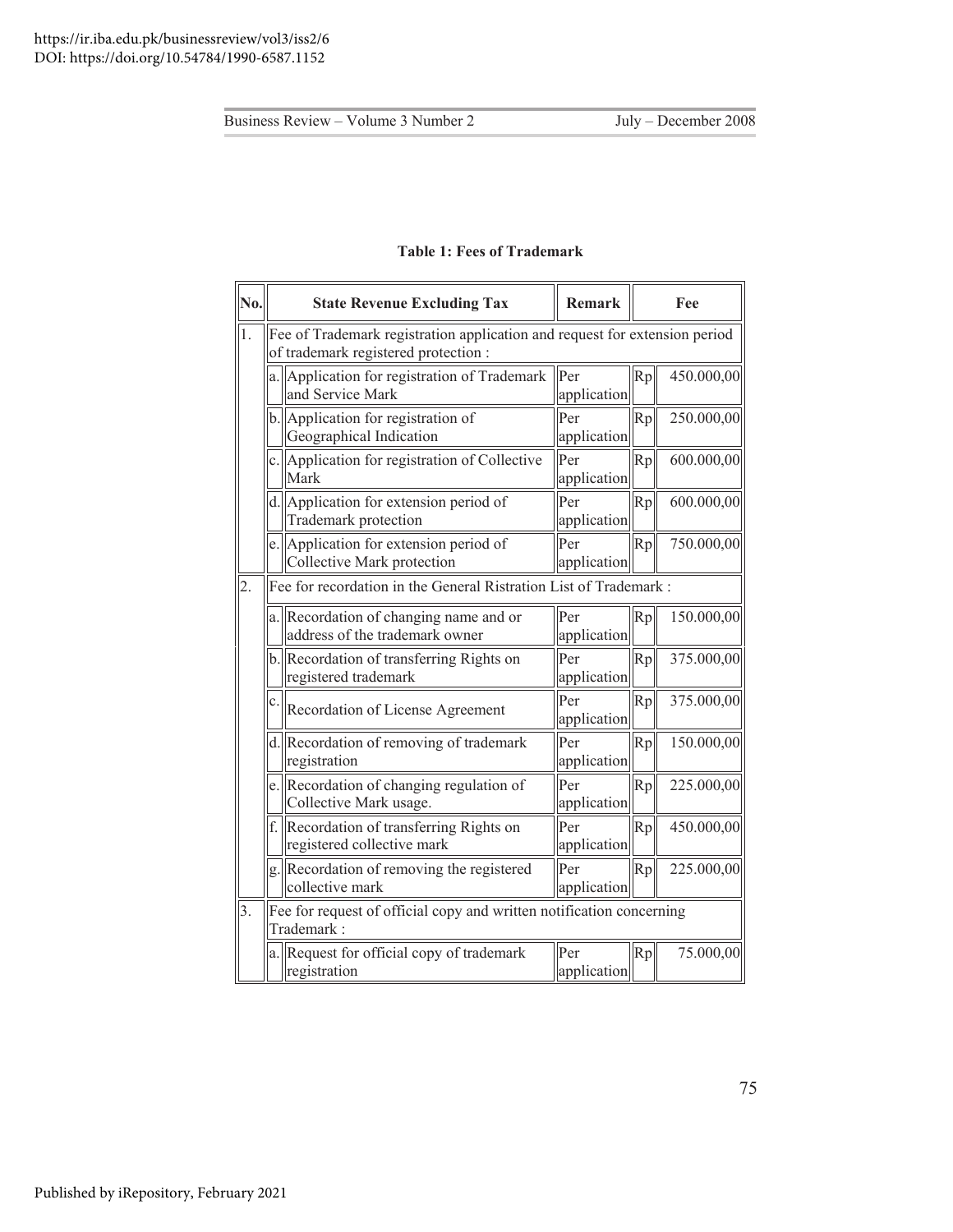|     | b. Request for written notification<br>concerning General List of trademark                                                                                                                | Per<br>application | $\mathsf{Rp}\vert$ | 125.000,00       |
|-----|--------------------------------------------------------------------------------------------------------------------------------------------------------------------------------------------|--------------------|--------------------|------------------|
|     | c. Request for written notification<br>concerning the declaration between the<br>trademark which has similarity in its<br>essential part to another trademark which<br>has been registered | Per<br>application | Rp                 | 125.000,00       |
| 4.  | Fee for Trademark Appeal request                                                                                                                                                           | Per<br>application |                    | Rp  1.000.000,00 |
| 5.  | Fee for Geographical Indication Appeal<br>request                                                                                                                                          | Per<br>application |                    | Rp 1.000.000,00  |
| 6.  | Fee for opposition on Trademark registration Per<br>application                                                                                                                            | application        | Rp                 | 100.000,00       |
| 17. | Fee for request of official copy of<br>Geographical Indication registration                                                                                                                | Per<br>application | Rp                 | 50.000,00        |
| 8.  | Fee for copy of priority proven on trademark<br>application                                                                                                                                | Per<br>application | Rp                 | 50.000,00        |

#### **TRADEMARK VIOLATION**

RI Trademark Law does not explicitly rule the definition and forms of trademark violation. Nevertheless, the concepts are implied in Art. 76 par. (1) of RI Trademark Law concerning settlement of disputes as followed:

> "The owner of a registered mark may file a lawsuit against any other party that unlawfully uses his mark for goods and/or services which has similarity in its essential part or its entirety with his mark, in the term of:

- a. claim for compensation, and/or
- b. the termination of all acts that are related with the use of the relevant mark."

Accordingly, we can arrive to a logical conclusion that trademark violation is an unlawful use of mark which has similarity in its essential part or its entirety with other party's mark.

We can also take conclusion from the criminal provision in Chapter XIV, that trademark violation includes: 1) deliberate and unlawful use of a mark which has similarity in its entirety to a registered mark of another party for the same kind of goods and/or services produced and/or traded (art. 90); 2) deliberate and unlawful use of a mark which has similarity in its essential part a registered mark of another party for the same kind of goods and/or services produced and/or traded (Art. 91); and 3) trade of goods and/or services that are known or shall be known that the goods and/or services resulted from the infringement (Art. 94).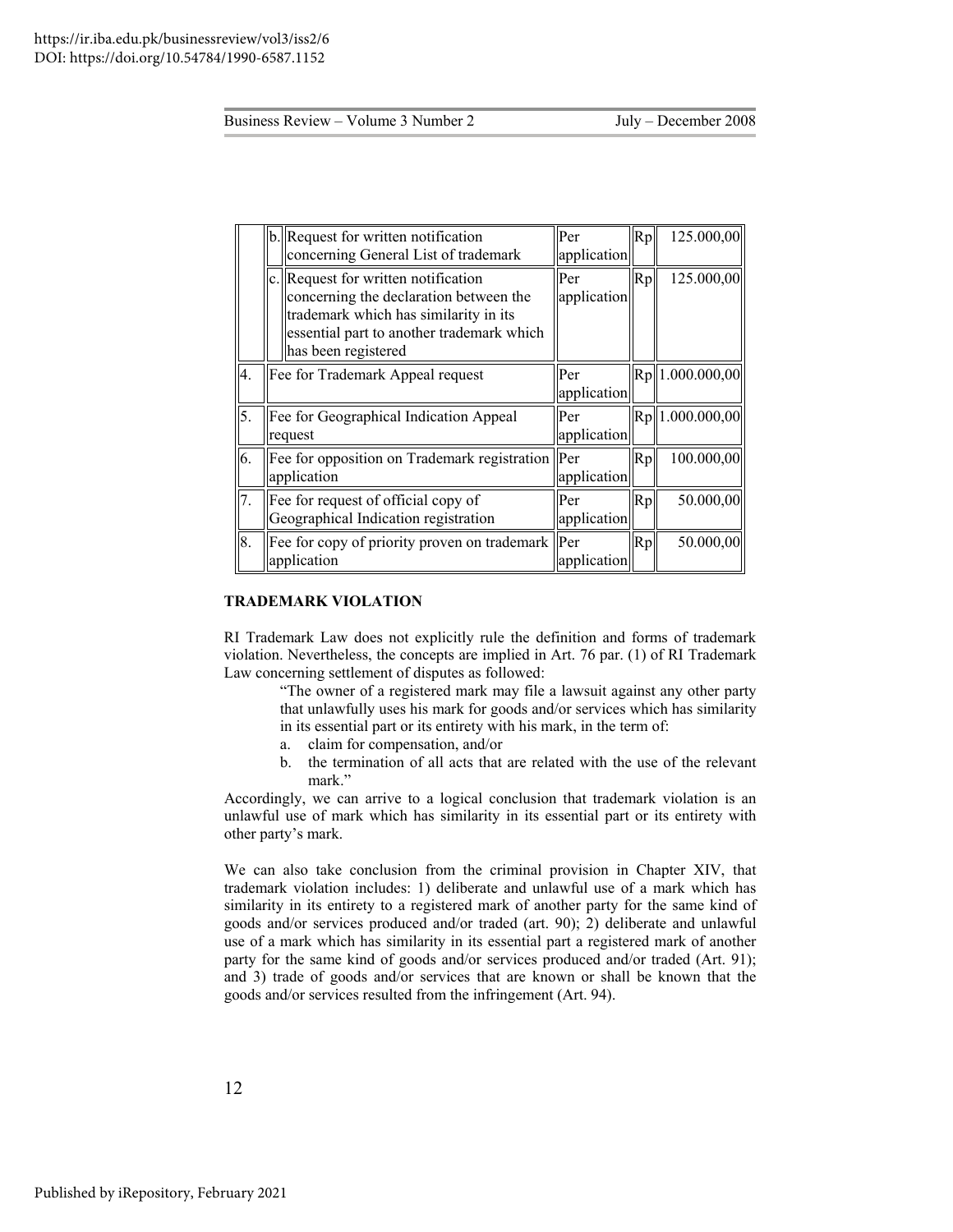#### **SME DEVELOPMENT IN INDONESIA**

#### **DEFINITION OF SME**

There have been several attempts to formulate an accurate definition of SME. SME in Indonesia has been regulated in the Law of the Republic of Indonesia Number 9 of 1995 Concerning Small Enterprises (referred as SME Law). Small enterprise in Art. 1 par. 1 is defined as people economic activity having small scale and shall meet the criteria of capital or annual sales and ownership as regulated in the Law. Art. 1 par. 2 defines medium and big enterprise as economic activity having bigger net capital criteria or annual selling profit in comparison with small enterprises.

The criteria for small enterprise according to Art. 5 par. (1) are:

- a. has net capital no more than Rp 200.000.000, including land and building for the business, or
- b. has annual selling profit no more than Rp 1.000.000.000
- c. belongs to Indonesian citizens
- d. independent, not as subsidiary or branch of a company owned, controlled by, or affiliated directly or indirectly with medium or big enterprise;
- e. owned by one person, business enterprise having "non legal" or "legal" entity including cooperative.

Table 2 below shows the number of non-legal entities according to the business sector and number of workers.

#### **Table 2. The Number of Non-Legal Entities according to the Business Sector and Number of Workers**

| <b>Business sector/</b>                                                                                                                                |           | Number of workers/Jumlah pekerja |         |           |         |       | Total/Jumlah |
|--------------------------------------------------------------------------------------------------------------------------------------------------------|-----------|----------------------------------|---------|-----------|---------|-------|--------------|
| Lapangan usaha                                                                                                                                         |           | $2 - 4$                          | $5-9$   | $10 - 14$ | $15-19$ | $20+$ |              |
| Small-scaled mining and<br>quarrying, non-PLN electricity<br>and construction/ Pertambangan<br>rakyat dan penggalian listrik<br>non PLN dan konstruksi | 123,103   | 133.311                          | 23.342  | 7.084     | 690     | 127   | 287657       |
| Small and home<br>industries/Industri kecil dan<br>kerajinan rumah tangga                                                                              | 902,919   | 1,404,643                        | 184.614 | 29,813    | 15,115  | 1.179 | 2,538,283    |
| Wholesale, retail, restaurants<br>and accomodation/<br>Perdagangan besar, eceran, dan<br>rumah makan serta jasa<br>akomodasi                           | 3,961,547 | 4,251,814                        | 201,494 | 24.540    | 3.375   | 7,441 | 8,450,211    |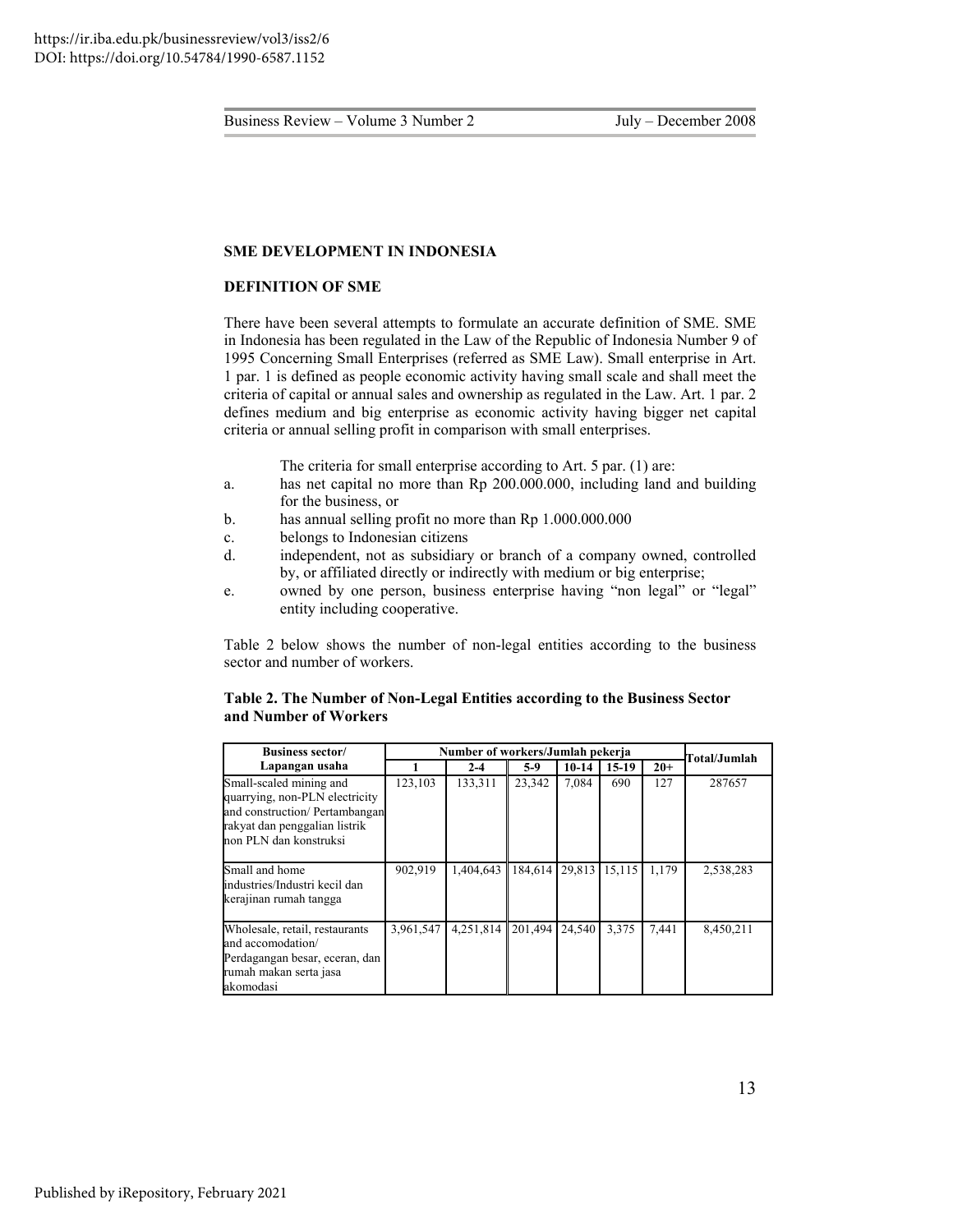| Transport and<br>communications/Angkutan dan<br>komunikasi                                                                               | 1,472,570 | 281,301   | 9,528   | 1,340 | 213    | 98     | 1,765,050  |
|------------------------------------------------------------------------------------------------------------------------------------------|-----------|-----------|---------|-------|--------|--------|------------|
| Finance institutions, real estate,<br>rental and service<br>business/Lembaga keuangan,<br>real estate, usaha persewaan,<br>dan jasa-jasa | 984,271   | 579,600   | 46.344  | 5.784 | 1,564  | 1,881  | 1,619,444  |
| <b>Total</b>                                                                                                                             | 7,444,410 | 6,650,669 | 465,322 | 1,564 | 20,957 | 10.726 | 14,660,645 |

Statistics Indonesia provides a definition based upon the number of workers in order to determine the size of business, particularly in the manufacturing sector, i.e.: a handicraft home industry employs 1-4 workers, and a small industry employs 5-19 workers, including the owner.

The same definition is also used by the Ministry of Industry and Trade in differentiating between business, i.e.: micro-trading business (1-4 workers), small trading business (5-19 workers), medium-sized trading business (20-99 workers), and big trading business (more than 1oo workers). Another criterion is that the annual turnover of less than Rp 1 billion (also used by the Ministry of Industry and Trade).

#### **SME DEVELOPMENT**

From the point of view of developing countries, the value of SME can be analysed in both static and dynamic terms. In static terms, the value of SME is assessed according to its productivity and employment-generating. Taking into account total factors of productivity including capital, SME attains better productivity than microenterprise, and in terms of employment it creates better employment than large enterpr[i](#page-22-0)se.<sup>1</sup> The SME contribution in providing employment has become a particular feature of developing countries, which on one side indicating the working market, that more people are empowered and encouraged to take part to make best use of possible economic factors for the community. On the other side it shows economic failure to provide people with productive jobs and forced people to pursue their part in economics with less possibility to survive.

According to its dynamic terms, SME is analyzed according to its potential of growth. In most cases, SME tends to grow notably, but this growth will not result in exiting the category of SME. This can explain how the size of SME is getting bigger over time, though the growth within the category is very dynamic.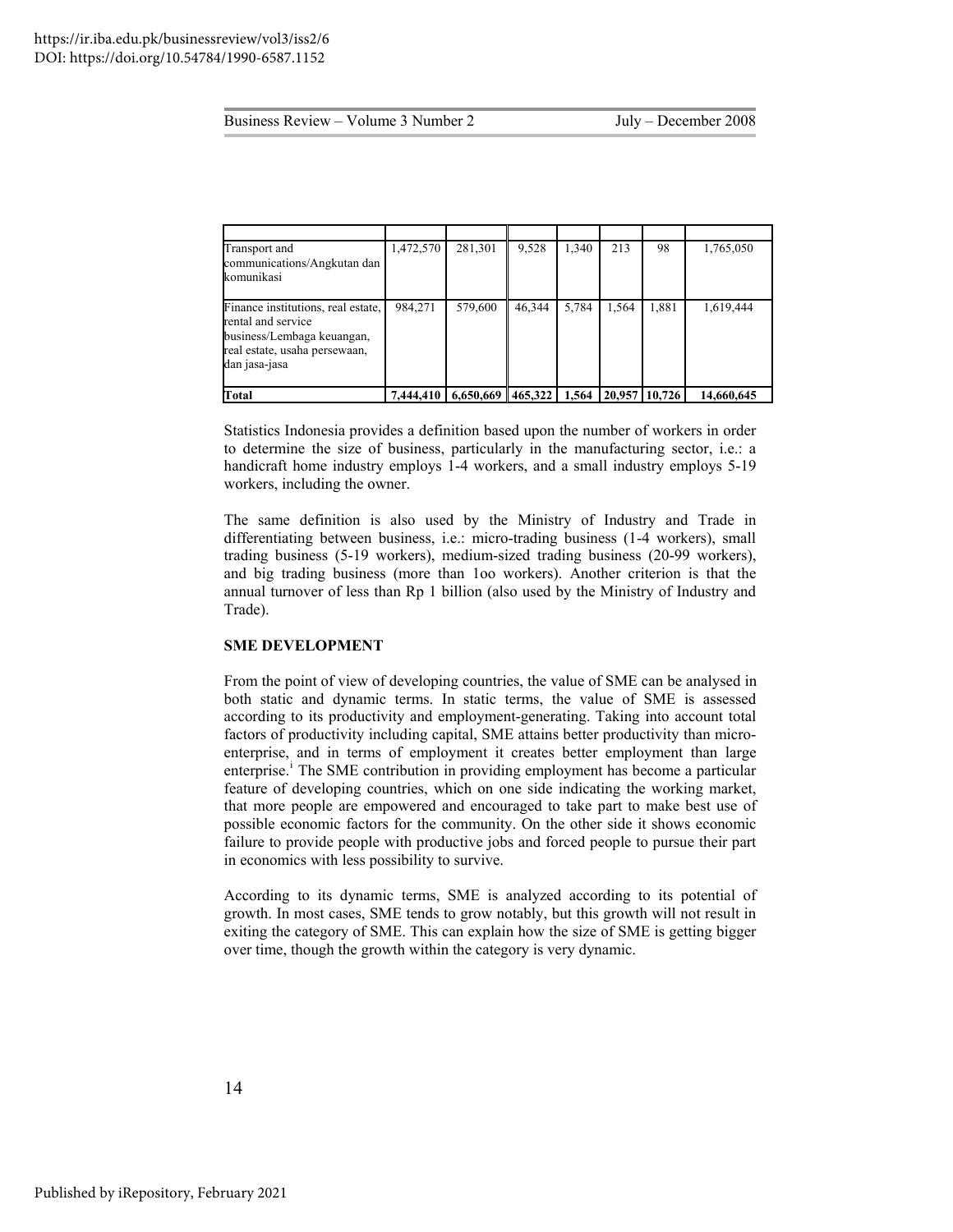Statistic Indonesia 1998 shows the percentages of SME in Indonesia. Among 39.8 million enterprises in Indonesia, 99.8% are small enterprises and the rest 0.2 are medium and big enterprises. According to business volume, 99.85% enterprise have business volume of under 1 billion (absorbing 88.66% of labour), 0.14% occupy 1- 50 billion (absorbing 10.78% of labour), and 0.01% owe 50 billion (absorbing 0.56% of labour).

Statistics released by Ministry of Cooperative and Small-Medium Enterprise illustrate that in 2000-2003 SME sets 99.9% (equal to 38,723,987) of the total business unit of 38,725,960. This number of SME in the same years takes in 99.46% (equal to 70,407,439) labour of the total of 70,789,877. SME contributed 54.51% to the total PDB in 2000 and increased up to 56.73% in 2003. SME also took 14.87% part of the total export in 2002 and increased up to 15.43% in 2003. Other significant contributions of SME are providing 57% supply of goods and service and 2-4% share to national development.

It is pointed out, that though the growth of SME continues steadily; their productivity has to be analyzed separately. Investment and change in technological terms are both at the end the key of the increasing productivity. The problem is, that it is not the case for SME to increase productivity needed through foreign direct investment, technology licensing, joint ventures, access to engineering and other improvements, which are for large enterprise in developing countries not problematic.

Other aspect of the dynamics of SME, which does not take place in bigger enterprises, is their high rate of entry and exit due their fewer requirements of formalities. At the same time this has nevertheless mounted issues on efficiency.

Flexibility is the next point to be apprehended concerning the analyses of SME in compare with bigger enterprises. The argument has been put forward, that this point is considered as an advantage for swiftly changing market of industries and economies. This is the case as well for the sharp downturn of macroeconomics which caused collapses in some East Asian countries during the past few years, e.g the economic crisis in Indonesia during 1997 which brought impact to, among others, GDP growth, import and industrialization policy and open economy strategy, employment and labour productivity.

Concerning manufacturing in the 1990s up until the crisis, SME has paid the cost for the growth of bigger enterprises in some industries, like in bamboo weaving and palm sugar processing. It is not the case in other industries.

Concerning labour productivity is assessed in firm and industry or manufacturing level. At firm level, labour productivity increases due to the augment of capital per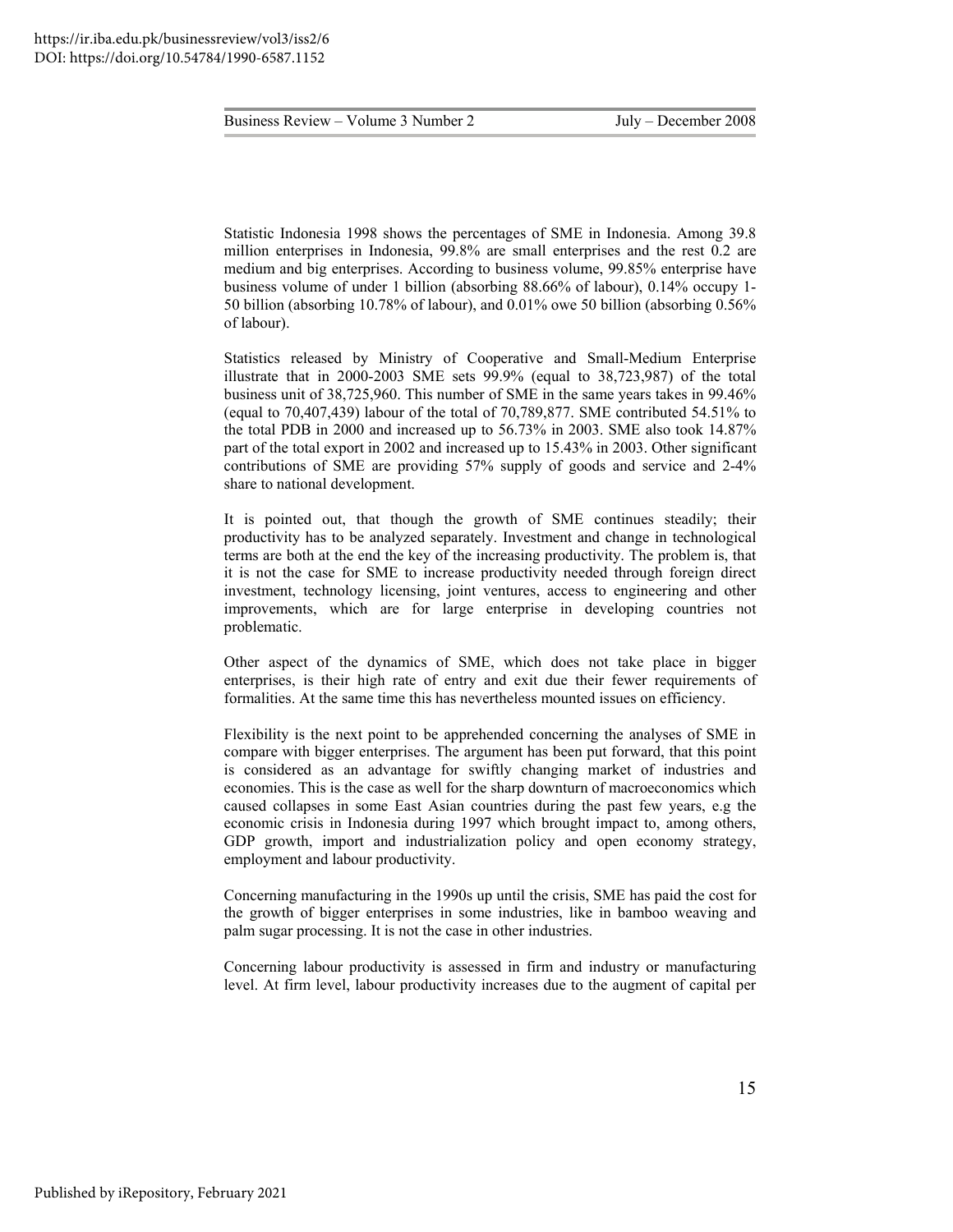worker and change in technology. At industry or manufacturing level, reallocation of resources is considered as other factor contributing in boost of labour productivity. In the case of sources of technological capability of exporting SME in rattan furniture, Jepara wood furniture, and garments (three important export industries in which SME play significant roles), Berry and Levy<sup> $<sup>ii</sup>$  $<sup>ii</sup>$  $<sup>ii</sup>$ </sup> drawn attention to several points:</sup>

- 1. "Private channels have been the dominant mechanism for acquiring such capability in all three sectors;
- 2. subcontracting is pervasive in all three industries and has been crucial to harnessing traditional skills for export production, especially in Jepara;
- 3. employment of expatriates is an especially powerful mechanism for acquiring technological capability in the rattan and garment sectors, but this practice is concentrated disproportionately among non-pribumi entrepreneurs who have the advantage of being embedded in an extended (ethnic) community that transcends national boundaries;
- 4. collective support mechanism (public sector and private association) have played only a limited role overall; they have been more important to the smaller pribumi firms but their overall value has been limited by pervasive institutional weakness."

Indonesia's small industry has contributed in the boom of manufactured export boom of recent years as pointed by Hal Hill, that the absolute level of direct exports rose from US\$ 137 million in 1983 to 2.1 billion in 1992 and as Kian Wie Thee wrote before, its share of such exports increased from 10 to 13.2 %, after reaching 17.3% in 1987. The main items for bigger industry are garments, textiles, and footwear, which altogether amount to 60%, due to the finding slot markets and the adapting costs and quality to market demand. Subcontracting agreements have been used to export fast increasing share of SME outputs.

SME flexibility and related capacity to, for instance, weather storms, shift from product to product, expand and contract easily have become important points to answer question on how SME responded to economic crisis, which enable them to do relatively better under volatile macro conditions than big firms producing more standardized products, where reorganization of the assembly line take time. Lower sunk costs and less frequent labour capital struggles are other sources of flexibility. Nevertheless, the issue being put forward that the first victim of macro economic crises, is worth to be considered due to several reasons. Albert Berry, Edgard Rodriguez, and Henry Sandee explain as followed:

> "First, a flexible SME sector, able to adjust smoothly to severe shocks, is clearly a major plus as a country tries to mitigate the effects of those shocks and to avoid large increases on poverty. Also, even if many SME show impressive agility in general, certain types of shocks might destroy firms with good loner run potential, raising the question of what policy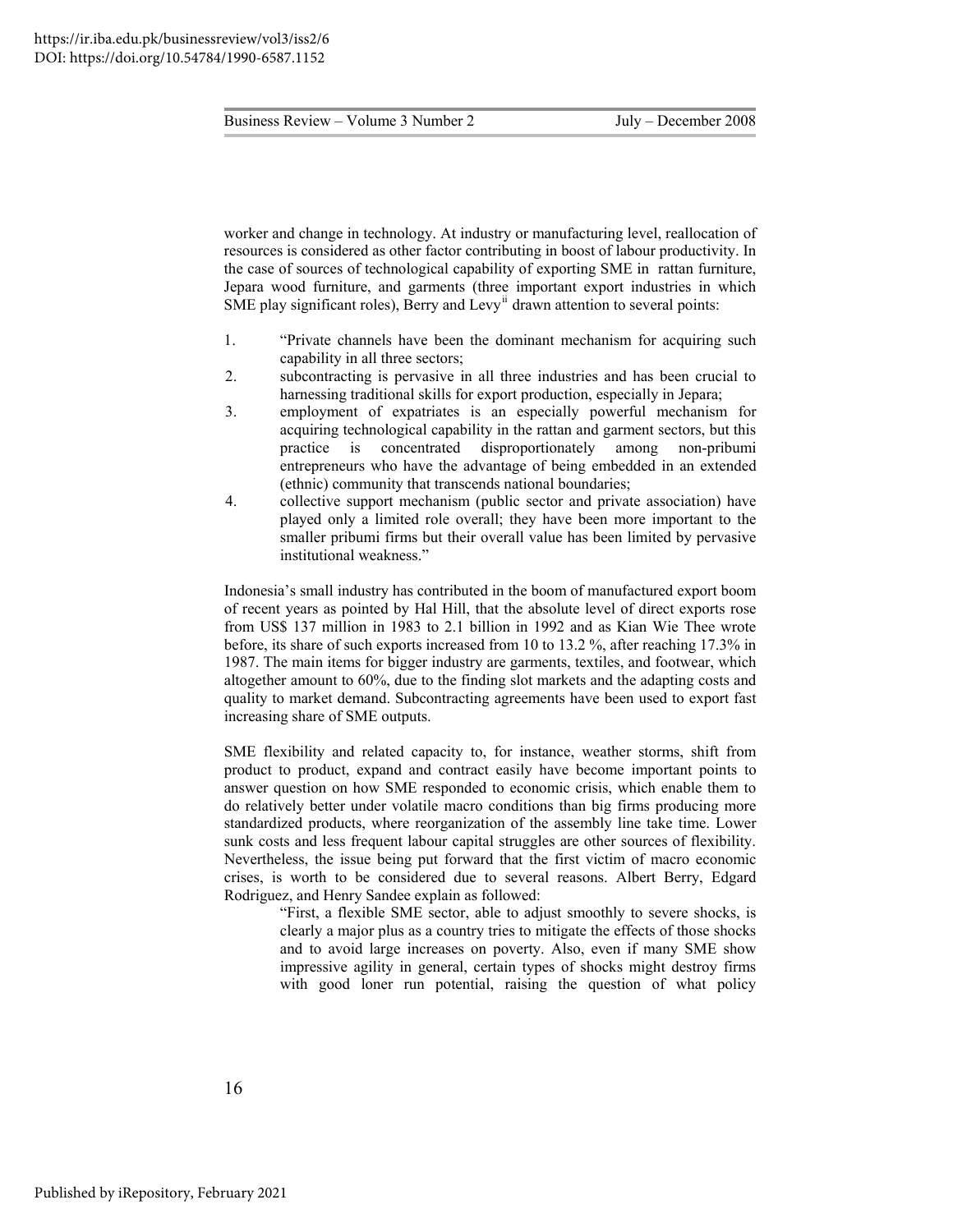instruments might help to avoid that outcome. Finally, is to be expected that any given macroeconomic crisis will be affect in different ways, and that appropriate policies to support SME will vary widely according to how those firms are placed in the economy."

In such case as Jepara furniture, the underlined problem is the weakening of local demand. It is best positioned, that industries shall export a lot or competes with imports, but at the same time are not dependent mainly on domestic demand and not competing with imports, and gaining strongly from imports of material or capital goods.

Ministry of Industry is thus the main agent for SME promotion. Up to early 1994 most programs were formulated, monitored, and executed by the Directorate General of Small Industries. The directories in Jakarta handle policy formation, administration, and training of the provincial and regency offices of the ministry. These offices, attached to all Kabupaten (regencies) in the country, are responsible for the executing and monitoring of the programs. Many extension workers are experts in the field of small business development and are well aware of the specific constraints and prospects for local small enterprise, through frequently without the resources to deliver assistance in accord with their ideas. The combination of its being free to the client and the enormous size of the nationwide target group means that this technical (non financial) assistance must be provided at relatively low average cost. Some extension workers have also played successful intermediate role in linking small firms to larger business or the banking sector.

#### **PROSPECT FOR THE IMPLEMENTATION OF TRADEMARK LAW IN SME BUSINESS ACTIVITY IN INDONESIA**

If trademark protection is deemed important and if SME contributes valuable role in Indonesian economic, then why the two of them are quite difficult to come together? When we deal with this issue, focuses will be put on three problems: *first,* the number of SME registering their trademark. *Second,* there is suspicion that a certain number of SME tend to violate trademark law. *Third,* there is possible SME trademark violation by bigger enterprise. The three problems will be analyzed below.

#### **REGISTRATION OF TRADEMARK BY SME**

From the total business unit of 38,725,960 in 2003, only 46.947 filed application of trademark registration, 35.353 of them were registered, 3,527 were refused, and 83 were withdrawn. In general, therefore, only 0.12% of the total business unit submit their application for trademark registration and only 0.09% of the total business unit have their trademark actually registered.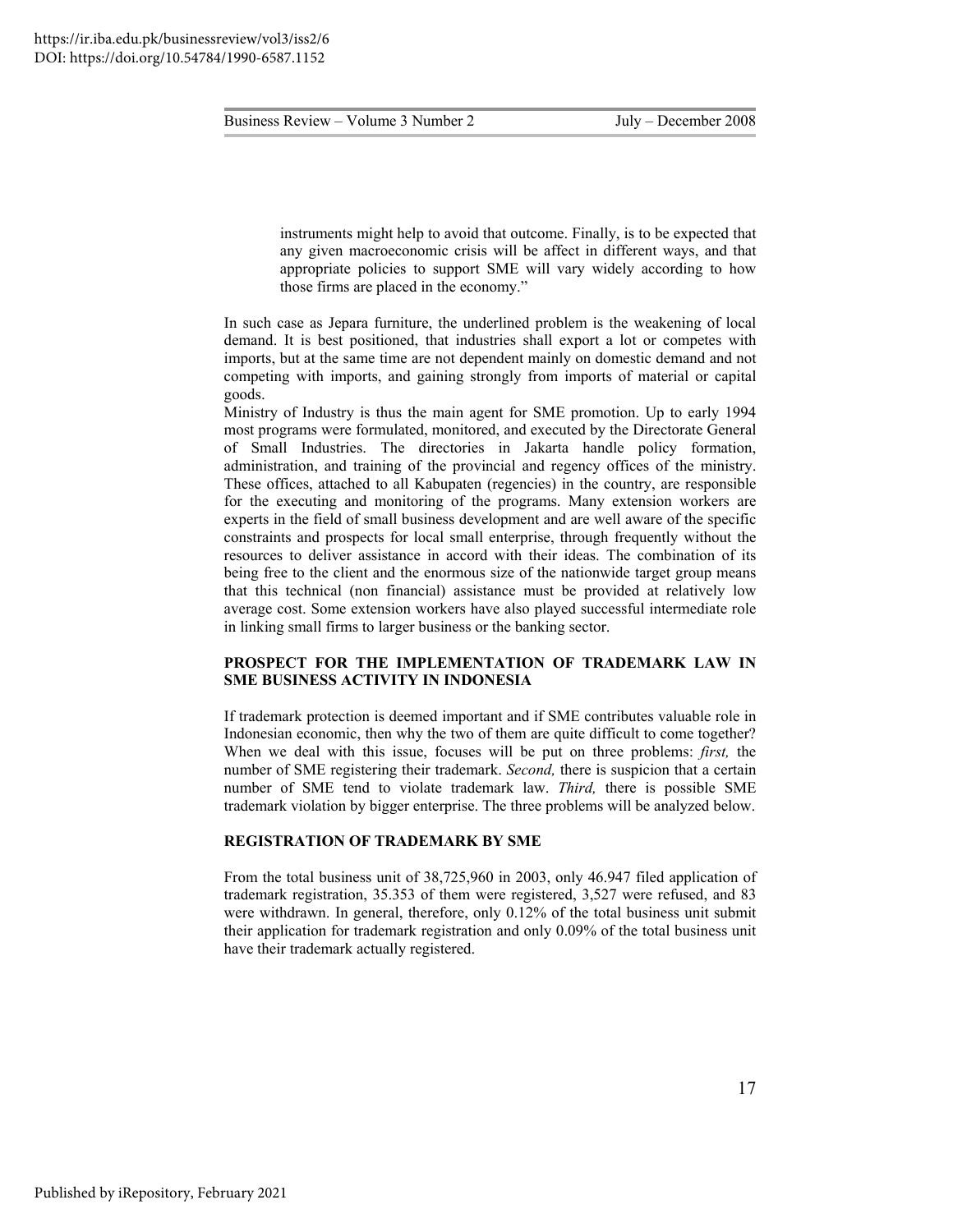The small percentage of trademark registration might be traced back in the procedure of registration. As briefly above described, trademark registration cost not only sum of money but also length of period that can be considered as obstacle in gaining cheap, practical, and easy registration.

For instance, based on assumption that the process of registration runs well, then the applicant will need to pay the application for registration of trademark + request for written notification concerning General List of trademark = Rp  $450.000,00 + Rp$  $125.000,00 =$  Rp 575.000,00. This amount has not included fee for the proxy, whose service will be needed for those having no experience concerning trademark registration. DGIPR provides "IPR clinic" for SME. The main role of the "IPR clinic" is to serve consultancy for the applicant of trademark registration. The fee for IPR clinic for SME is Rp 600.000,00. Thus, the total amount for trademark registration will be no less than Rp 1.175.000,00. This number cannot be considered as cheap for SME, in particular when trademark registration has not been considered as necessary or important. The amount will increase due to the Government plan to issue Regulation on IPR Consultant, whose fee is at least five times more expensive than the fee for "IPR clinic".

The problem will be twice folded due to the new Government Regulation No. 2 of 2005 regarding IPR registration, which will be applied in the near future. The new regulation rules that the application of IPR (including trademark) shall be requested directly by the owner or IPR consultant. One of the requirements of IPR consultant is that he or she is not civil servant. This requirement will bring change in way that up to today, IPR clinic of the DG-IPR provides assistance for the registration. The 90% members of IPR clinic are civil servants. After the implementation of the new regulation, such assistance will be provided by private consultant, who usually charge more expensive fee for such service. For instance, IPR clinic only charge a fee of Rp 600,000,00, but private IPR consultant might charge various amount of fee, usually not less than Rp 3,000,000,00 (that is five times more expensive) for each application.

Regarding the length of period of registration, in case the registration is without refusal and objection, the procedure from the filing date to the announcement of the application in the Official Gazette of Marks will take 310 days (or more then 10 months) at the latest, that is 30 days at the latest from the filing date for the examination up to 270 days (or 9 months) and 10 days at the latest for the announcement. The duration is considered as too long for the procedure, bearing in mind that in some cases there might emerge refusal and objection, which will take longer period.

The combination of high cost and long duration of process results in complicated procedure, so that it is reasonable that it cost hesitation for SME.<sup>[iii](#page-23-0)</sup> The hesitation to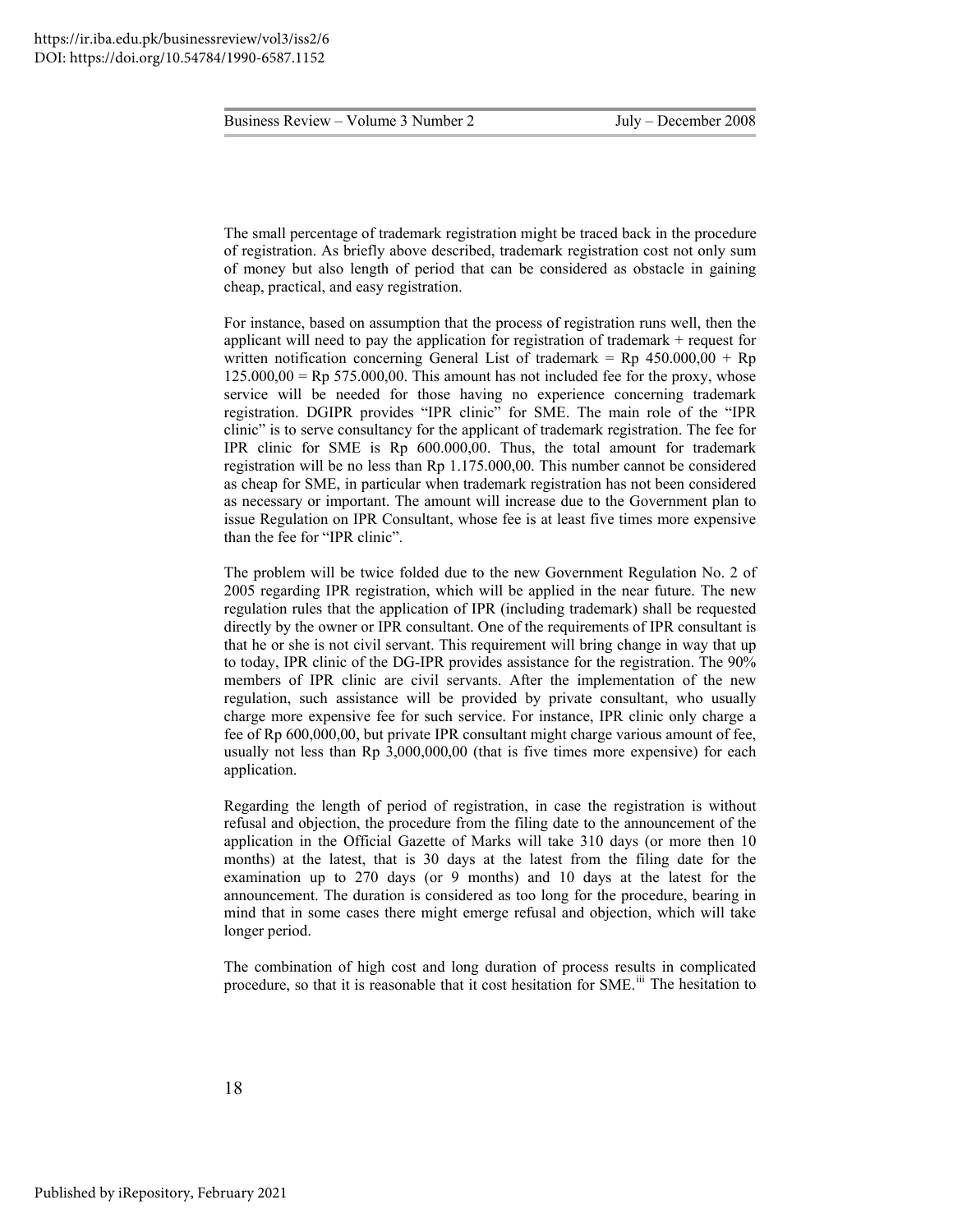register trademark has hampered the development of the business as witnessed in SME development in West Java. This is the case of Majalaya textile, Majalengka soy sauce, and Cibaduyut shoes. This case illustrates another function of trademark; that is to reflect the commitment to deal in particular business sector in a long term. The lack of awareness on the selling value of a trademark has not only slow down the business, but even resulted in the loss of image when it has to compete with stronger trademark registered. Majalaya textile has started the business far before a well known trademark of traditional product: "Jamu Nyonya Meneer" in 1928 but also never registers the mark. The business has sunk, instead of the stronger image build by Nyonya Meneer from the mark it has registered. 310 Majalengka SME producing soy sauce have claimed their products as number 1 product, but never registered the marks. The business opportunity was taken thereafter by bigger enterprises. There is no trademark violation, but the well known image in the past was taken over by more firm and strong image registered. Nowadays, soy sauce Majalengka only wins the market of traditional meatloaf in Indramayu, Cirebon, and Majalengka region. Cibaduyut as small industry centre for shoes sector has began the business since 1956 and up to 1975, it won the image of quality. Most of the marks of the SME within Cibaduyut center are never registered and after 1975 it began to focus on meeting market demand and neglecting the quality. Up to 1900 only 11 trademarks were registered.

Another case is the registration of trademarks belongs to traditional SME by foreigners. This is the case of Toraja coffee originated from Toraja, South Sulawesi. The trademark was registered lately by Key Coffee from Japan. The case results in the obligation for Indonesian to export Toraja coffee to Japan through Key Coffee.

The main problems for SME to register their trademark are the combination of two or more elements as followed: *first,* the less awareness of the importance of trademark protection or the assumption that trademark protection is irrelevant or even puts barrier in dealing business. Business dealing requires short, cheap, and practical administrative procedures. In case where the procedure becomes high cost, then the benefit will be reduced. This is not interested in particular for those who are not supported with strong capital to bear the cost. It is not too surprising therefore to reach conclusion that trademark is considered as equal to high cost and complicated.

*Second,* there is only limited access to get proper information concerning trademark law. This problem arises due to the lack of understanding on the real problem, instead of giving information, which having been known by the target group. Such dissemination of information does not touch the essential function of giving information; that is bringing awareness on the part of SME. Accordingly, a proper research to understand what is needed to be understood by SME with regard to the importance of trademark protection will be deemed necessary.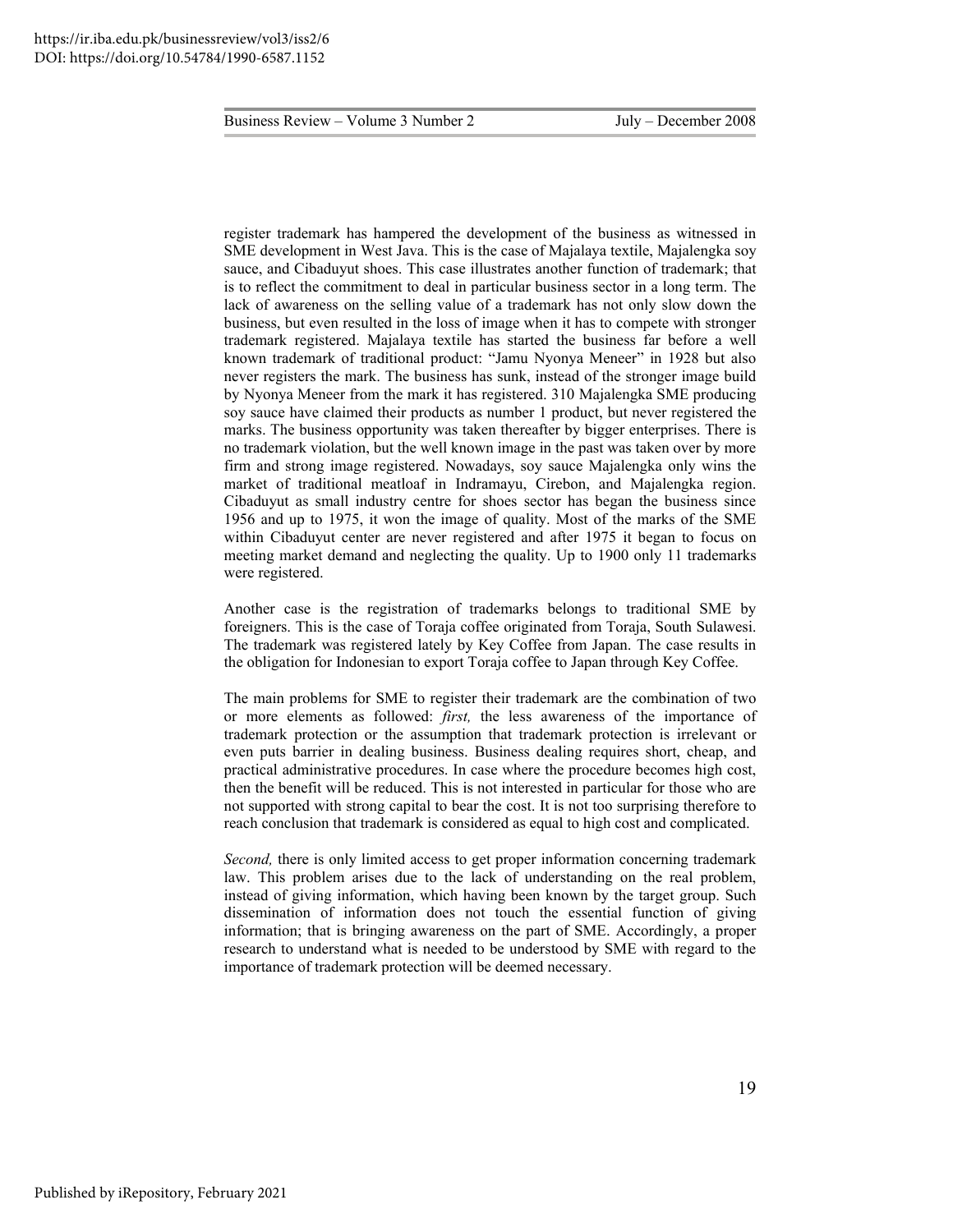*Third*, the more general yet worse problem is the distrust to national legal system in general and in particular to IPR legal system, that legal protection is equal to big money and big enterprise. There is no guarantee that after fulfilling all the requirements for legal protection, they will be actually protected. The issue of unfair court seems to bring impact the wider scope of law enforcement.

*Fourth*, in certain level, the behaviour pattern of business actor who less respect invention or the right of inventor of a mark affects the way of thinking on whether such protection is necessary. The problem dealing with here has more closed connection with culture. To acquire proper solution on this matter, it requires careful study on business culture in Indonesia.

#### **TRADEMARK VIOLATION BY SME**

Certain possibility of the trademark violation and thus, bring injury to the original holder can be described as follows: *first,* the loss or less distinction ability of the mark, which means that the mark becomes loosing its function.

*Second,* there appears confusion for the consumers to identify the products using original mark and those using the counterfeit mark (though in some cases, the counterfeiting products are sold in much lower price than those of the original with lower quality, that enable the consumers to distinguish it easily with the originals.) Such confusion for various reasons will tend to end up in the consumers failure to relate the products to the owner of the mark. This case falls under the act of misleading or deceiving the consumers.

*Third*, trademark has selling price and the price is unfairly taken by other parties who at the same time also take over the market of the original marks. In this situation, careful examination has to be taken to conclude whether or not there occurs a different market of the two products, the originals and the counterfeits, due to the different price and purchase power of the consumers. Nevertheless, in spite of the possibility of such assumption, taking benefit of others advantage by illegally overriding the image is regarded as unfair act and violates the exclusive right of trademark holder to use its mark and the image attached to it.

*Fourth*, in certain cases, it is possible that illegal use of others trademark will cause the failure for the consumers to associate the quality of counterfeiting products with the originals. The implication of such failure is the damage or the declining of the original mark image. In this point, mark violation, again, brings about injury on behalf the original mark holder.

Despite all the destructive effect of mark violation, it is a cheap shortcut to get market. For those having not enough capital to carry out product research and

20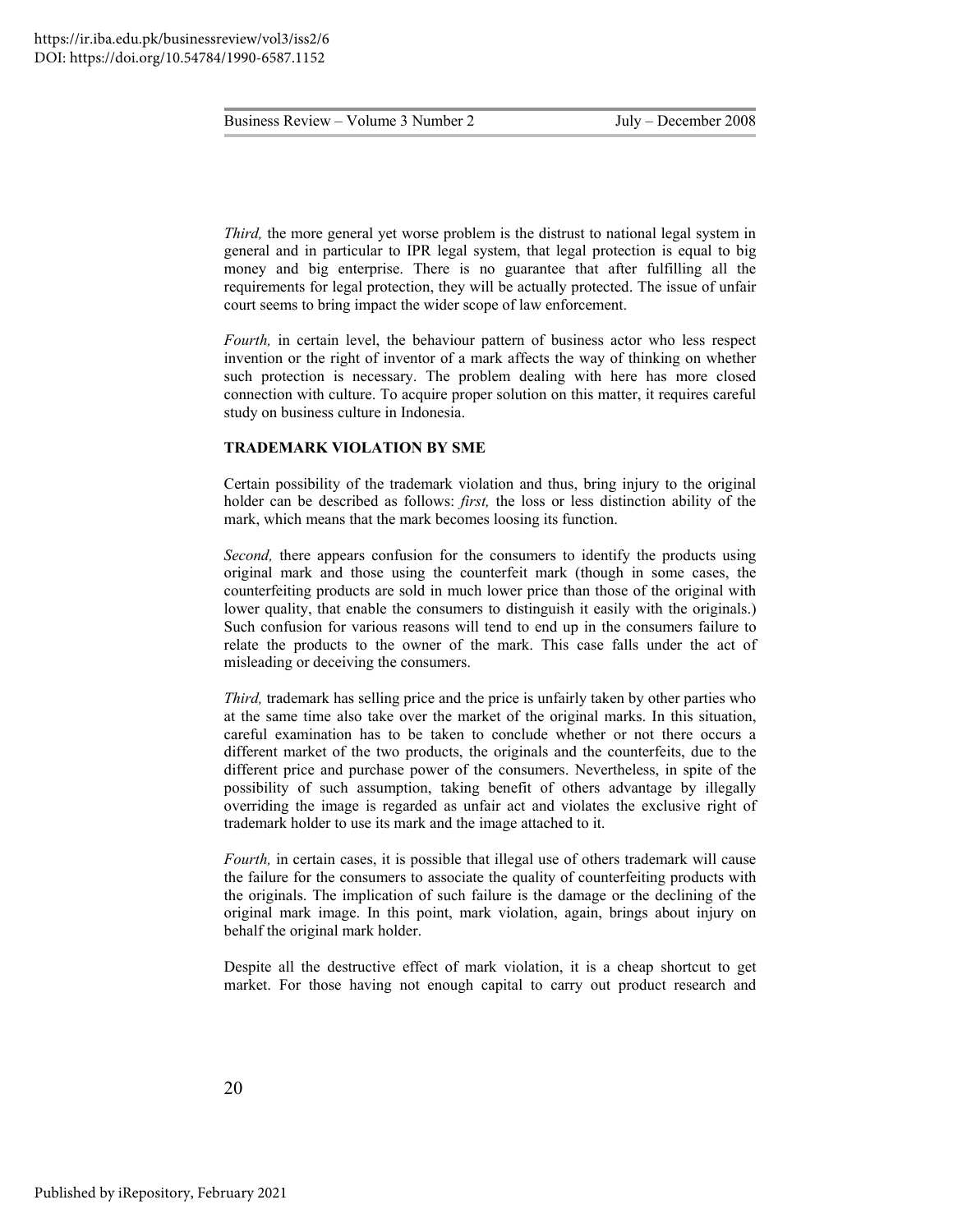|--|

invention to discover innovation, overriding attributed in a well known will be a way in reducing of expenditure that might be vital to survive the existence of the business.

Well known trademarks usually become the main target to be violated and it is very easy to find the false products in the market in much lower price than the original. Such violation ranges from international well known trademark such as Luis Vuiton, Yves Saint Laurent, Gucci or Armani, to local trademark, such as Dagadu.

One interesting factor is the fact that consumers are willing to buy such products, though they know that the products are not the original. The reason is that certain consumers wish to use well known brand product, because the brand will affect the social status of them. Again, the problem we are dealing with here is culture. Further, then the legal question will be: is that considered as trademark violation, since it does lose the distinguishing power? The quick answer is affirmative based on several considerations: *first,* such act is considered as deliberate and unlawful use of other trademark as referred to in RI Trademark Law (Art. 76 par. 1, 90, 91, and 94).

*Second,* such use is based on motive to take benefit from the value attached to the original trademark. The benefit in general can be in form of taking the market of the original and therefore get the benefit from the same price as the original (in this case, loss or less distinction ability of the mark, which means that the mark becomes loosing its function or consumer confusion becomes essential), or get benefit from its own market as a result from providing the value of the original trademark on false but much cheaper product (in this case, such confusion of the consumers does not exist, but the consumers take the product to get the image of the original trademark). The case with regard to certain number of violation committed by SME as described above grounds on the last motive.

The nest question then, how to eliminate such violation, when the consumers are still there, queuing in the market to get the false products? Hence, trademark law enforcement will also involve a proper treatment to the consumers.

#### **VIOLATION AGAINST SME TRADEMARK**

In certain cases, though perhaps it is quite rare nowadays, there is possible violation against SME trademark. In Indonesia this issue has been not popular yet, in comparison with the two previous issues. Nevertheless, it is necessary to put further consideration on the potential problems that might emerge with regard to SME trademark protection. As Thomas A. Timberg put:

> "The hypothetical case can be illustrated here: a group of SME serves local market and later on a big company also plan to serve the market. The big company use a trademark that is identical with a trademark belongs to the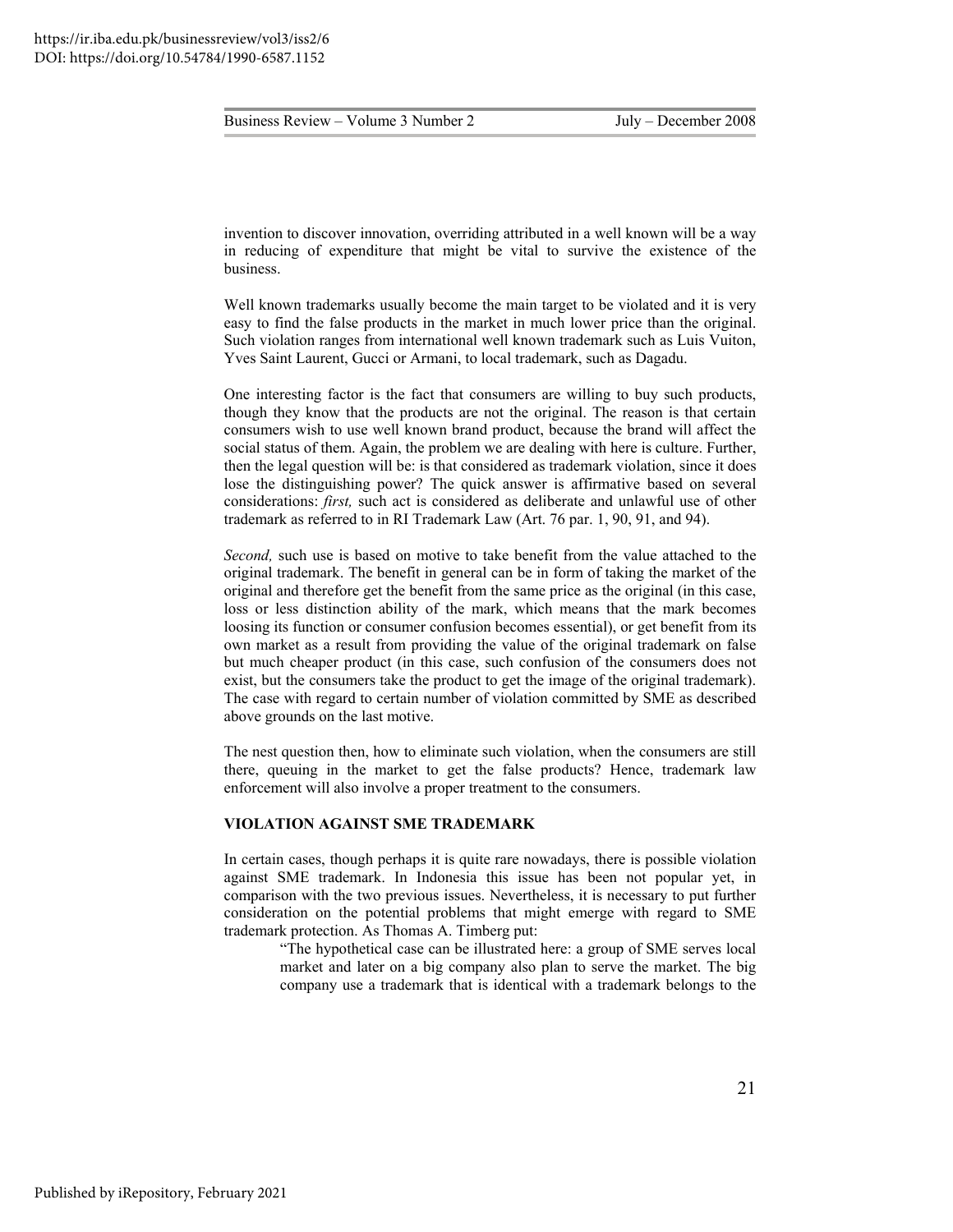SME. This company pretend as such that the SME business has been transferred to the company; therefore, there will be no question or doubt regarding the identical trademark of them."

The other case emerges when a registered trademark of an SME is violated by another SME, such as violation against Dagadu – trademark of T-shirt from Yogyakarta. Instead of objection of the trademark holder, the violation keeps going.

This case will be important to be considered, to attain understanding in the future on the need of SME not only to understand the importance of trademark protection and not to violate other trademarks, but also to be protected with regard to its trademark instead.

#### **CONCLUDING REMARKS**

We have already referred to in the above explanation on the relative merits with regard to trademark law implementation by SME. We have also put emphasize on the significant role of SME in Indonesian economic. Indeed, constant and reliable effort to attain understanding on the characteristics and the needs of SME will be most of all important before taking further step to enforce trademark law. Such effort will involve thorough and conscientious study on economic, social, and legal aspects of SME business.

One considerable factor resulting in the decreasing number of SME registering their trademark is the more high cost procedure. Certain numbers of SME violates trademark law based on particular motive and therefore has particular modus of operandi. And finally it is necessary to be taken into account SME-trademark violation conducted by bigger enterprise; this seems to be out of concern, but cannot be neglected in the effort to build trust on the equal legal protection for all.

The message is hence clear; the need for the general public to respect the essential function of trademark as part of the endeavour to develop SME is not avoidable. Fairly large in amount of SME contribution in Indonesian economic will be best supported with fair business dealing concerning trademark use and thus, the call for the government role to develop more reasonable effort to improve SME in such respect is deemed necessary.

#### **REFERENCES**

<span id="page-22-0"></span>Rachmadi Usman, *Hukum Hak atas Kekayaan Intelektual: Perlindungan dan Dimensi Hukumnya di Indonesia,* Alumni, Bandung, 2003, pp. 331.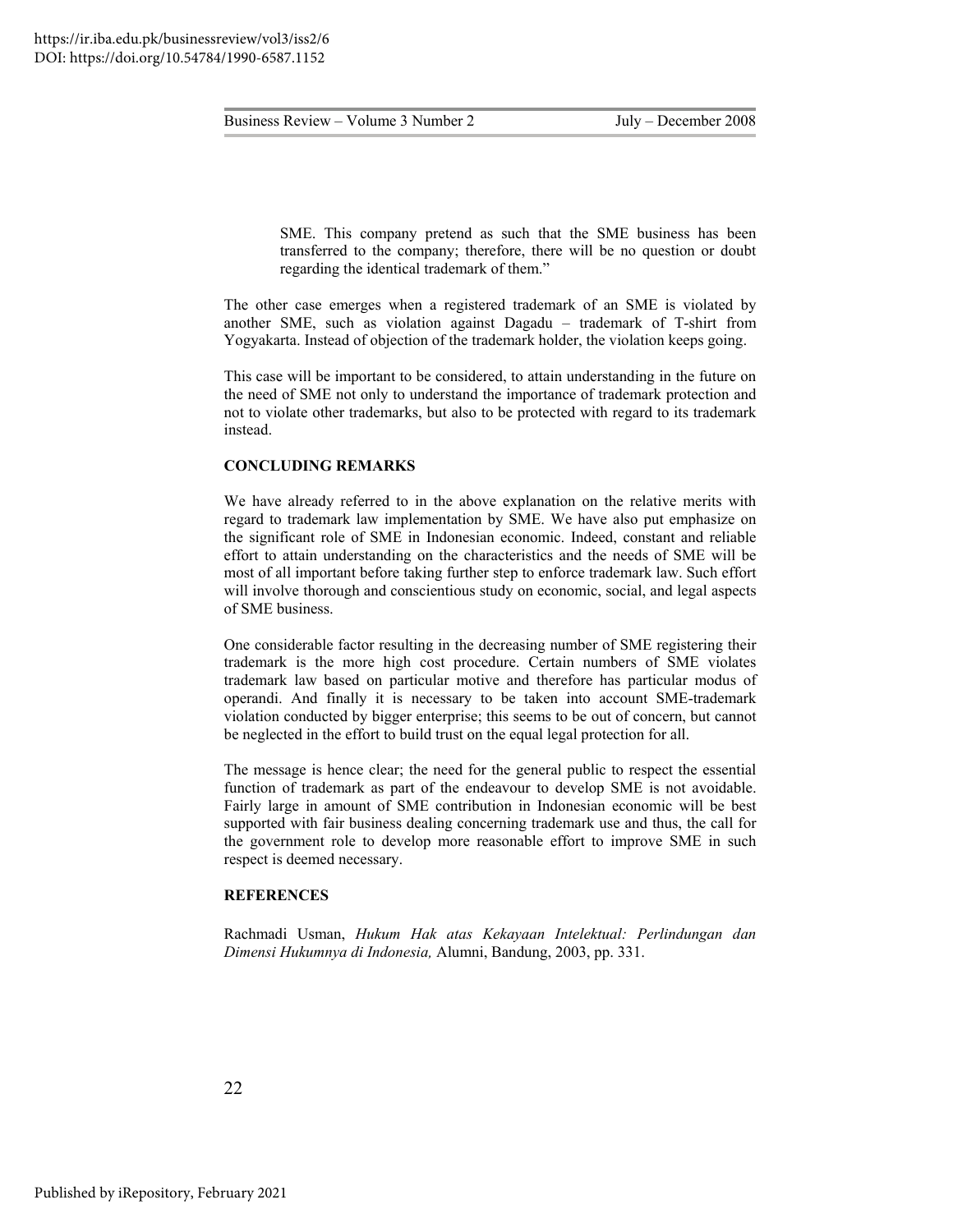$\overline{a}$ 

.

Business Review – Volume 3 Number 2 July – December 2008

<span id="page-23-0"></span>Albert Berry, Edgard Rodriguez, and Henry Sandee, "Firm and Group Dynamics in the Small and Medium Enterprise Sector in Indonesia", in *Small Business Economics,* Dordrecht: February – May 2002, Vo. 18, ISS. 1-3, pp. 1.

H. Sandee and P. Rietveld , "Innovation Adoption in Rural Industry Clusters: A Comparison of A Roof Tile and Copper Handicraft Cluster in Indonesia", in Ami Sverrson and Meine Pieter van Dijk (eds.), *Local Economies in Turmoil: The Effects of Deregulation on Small and Medium Enterprises in Transitional Economies*, New York: Macmillan, 2000.

Albert Berry and Brian Levy, "Technical, Financial and Marketing Support for Indonesia's Small and Medium Industrial Exporters", in Brian Levy, Albert Berry and Jeffery B. Nugent (Eds.), *Fulfilling the Export Potential of Small and Medioum Firms,* Boston: Kluwer, 1999, pp. 50.

The same problem emerges in case of registration and licensing of SME. Only 20% SME registered and having formal license as reported by Frida Rustiani, "Perizinan Usaha Kecil di Indoesia (Licensing in the Decentralizing Era)", *Policy Paper,*  Partnership for Economic Growth, the Republic of Indonesia Ministry of Industry and Trade, August 20, 2001.

Thomas A. Timberg brings analysis on this matter in "Merek Dagang dan Usaha Kecil di Negara-negara Industri – Bagaimana Usaha Kecil Menggunakannya", *loc.cit.*

Both the Character Ethic and the Personality Ethic are examples of social paradigms. The word *paradigm* comes from the Greek. It was originally a scientific term, and is more commonly used today to mean a model, theory, perception, assumption, or frame of reference. In the more general sense, it's the way we "see" the world-not in terms of our visual sense of sight, but in terms of perceiving, understanding, interpreting.

> **Stephen R. Covey The 7 Habits of Highly Effective People, p. 23**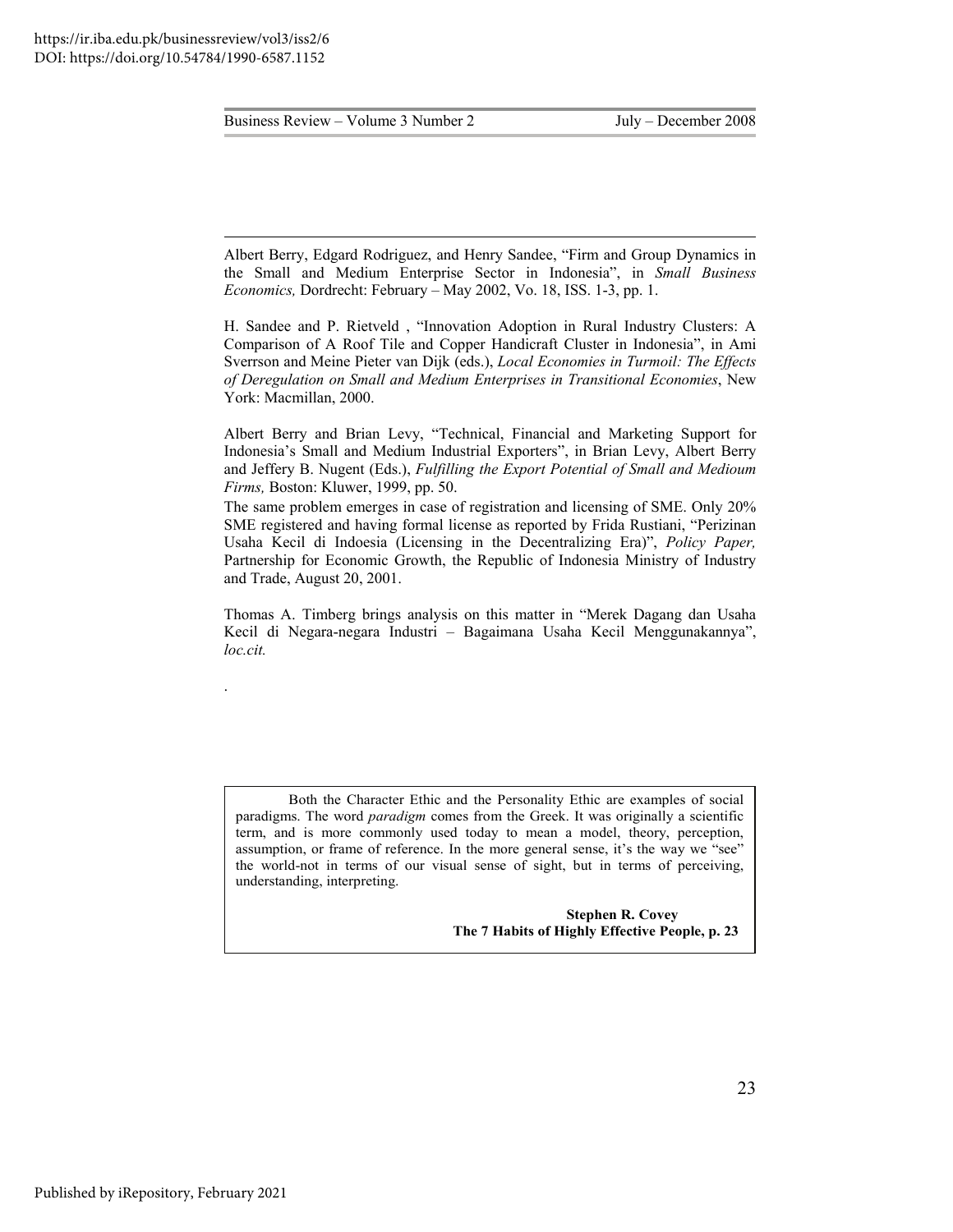$\overline{a}$ 

Business Review – Volume 3 Number 2 July – December 2008

It is futile to argue, as Milton Friedman, the American economist and Nobel Laureate does that a business has only one responsibility: economic performance. Economic performance is the *first* responsibility of a business. Indeed, a business that does not show a profit at least equal to its cost of capital is irresponsible; it wastes society's resources. Economic performance is the base without which a business cannot discharge any other responsibilities, cannot be a good employee, a good citizen, a good neighbour. But economic performance is not the *only* responsibility of a business any more than educational performance is the only responsibility of a school or health care the only responsibility of a hospital.

Unless power is balanced by responsibility, it becomes tyranny. Furthermore, without responsibility, power always degenerates into non-performance, and organizations must perform. So the demand for socially responsible organizations will not go away; rather, it will widen.

> **Peter F. Drucker Managing in a Time of Great Change,p.75**